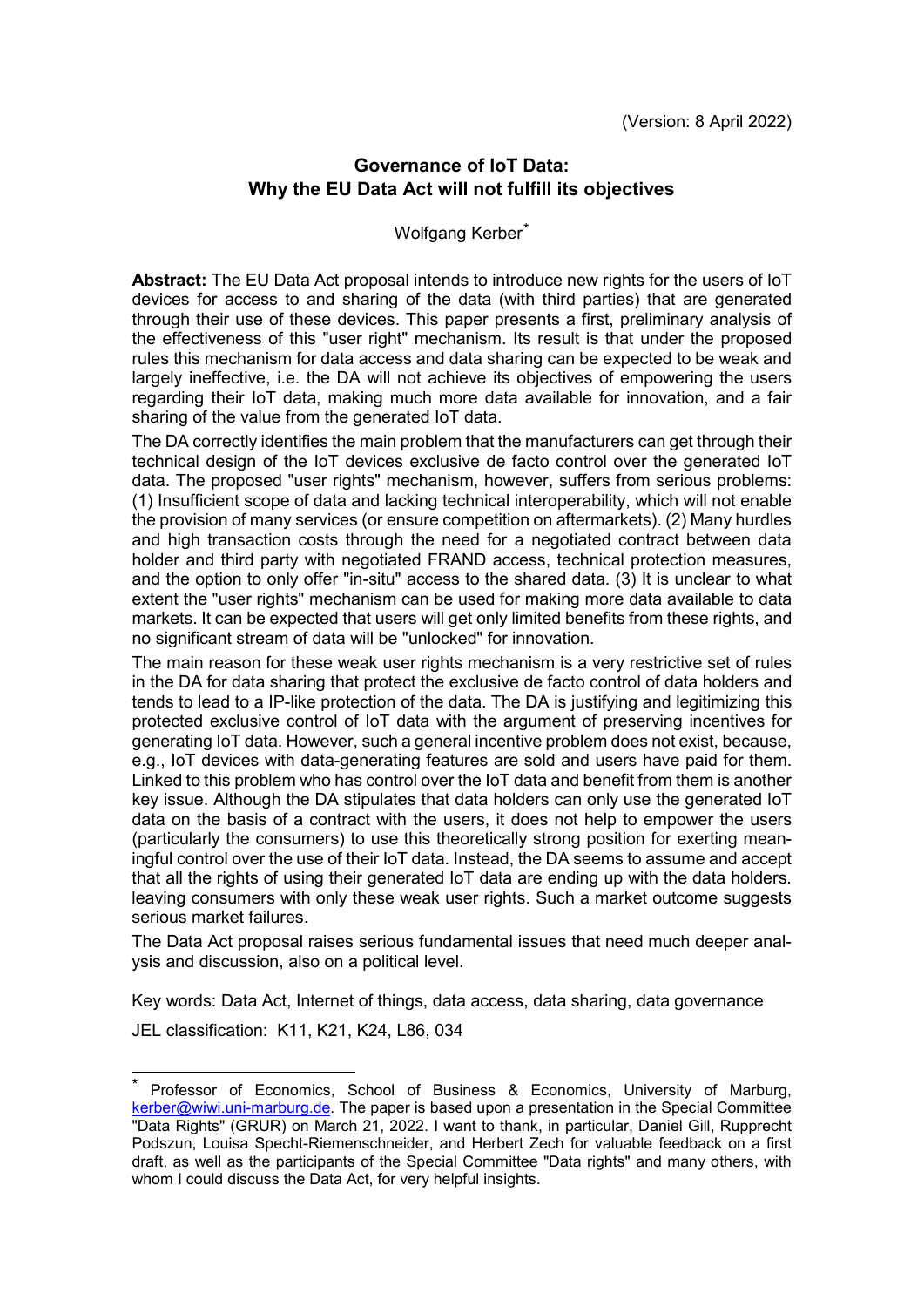#### **1. Introduction**

Connected IoT devices that are generating data are spreading very fast, and will lead to the collection of huge amounts of data. They will exist everywhere in the offline world, and will be an essential and unavoidable part in the private life of everyone, in business contexts, and in the public sphere. The data generated by IoT devices will be at least as important as the data collected through digital platforms. The question of how the governance of these data will be designed, who has control over these data, who can use them, and who can benefit from the value of these data, is a key governance question for the digital transformation of the economy and society.

This paper presents the results of a first, preliminary analysis of the "Data Act" proposal of the EU Commission with respect to the governance of data generated in IoT devices.<sup>[1](#page-1-0)</sup> Other aspects of the Data Act (DA) are not covered.[2](#page-1-1) The basic idea of the DA with respect to IoT data is that both the users of IoT devices and other firms should have more access to the IoT data (for benefitting from more services and enabling innovation), which currently are often under the exclusive control of the device manufacturers. The key instrument of the DA for solving this problem is the introduction of new rights of the users of IoT devices to get access to these data and share them with other firms.

The main aim of the paper is to analyze this mechanism of additional data access and sharing rights of the users, in order to provide a preliminary assessment whether the DA can achieve its objectives with respect to the data generated by the users with their IoT devices. This requires, on one hand, a legal analysis about the rules of the DA (and their interpretation), and, on the other hand, an economic analysis of the expected effects of these rules, with respect to the solution of the current problems with the governance of IoT data.

The overall results of this paper are the following:

-

(1) Although the DA attempts to solve the relevant issues, and the decision for a more user-centric approach for the governance of IoT data is to be welcomed, the DA cannot be expected to achieve its objectives.

(2) Particularly important is that the key mechanism of data access and sharing rights of the users can be expected to be weak and largely ineffective, also due to a too farreaching protection of the exclusive control of the data holders over these IoT data.

(3) Key rules in the Data Act are unclear and need clarification, as well as key issues of the governance of IoT data are not addressed. This refers, in particular, to the initial contract between manufacturers and users, and unsolved market failure problems in B2C contexts.

(4) The Data Act proposal raises a number of complex problems, which require a much deeper analysis and broad discussion. Legislators should take their time and not rush into making fast decisions.

<span id="page-1-0"></span><sup>&</sup>lt;sup>1</sup> Proposal for a Regulation of the European Parliament and of the Council on harmonised rules on fair access to and use of data (Data Act), COM(2022) 68 final (23.2.2022).

<span id="page-1-1"></span> $2$  The analysis focusses mostly on ch. II and ch. III of the DA. Other problems like business to government data sharing based upon exceptional need (ch.V) and "switching between data processing services" (ch. VI) are not addressed in this paper.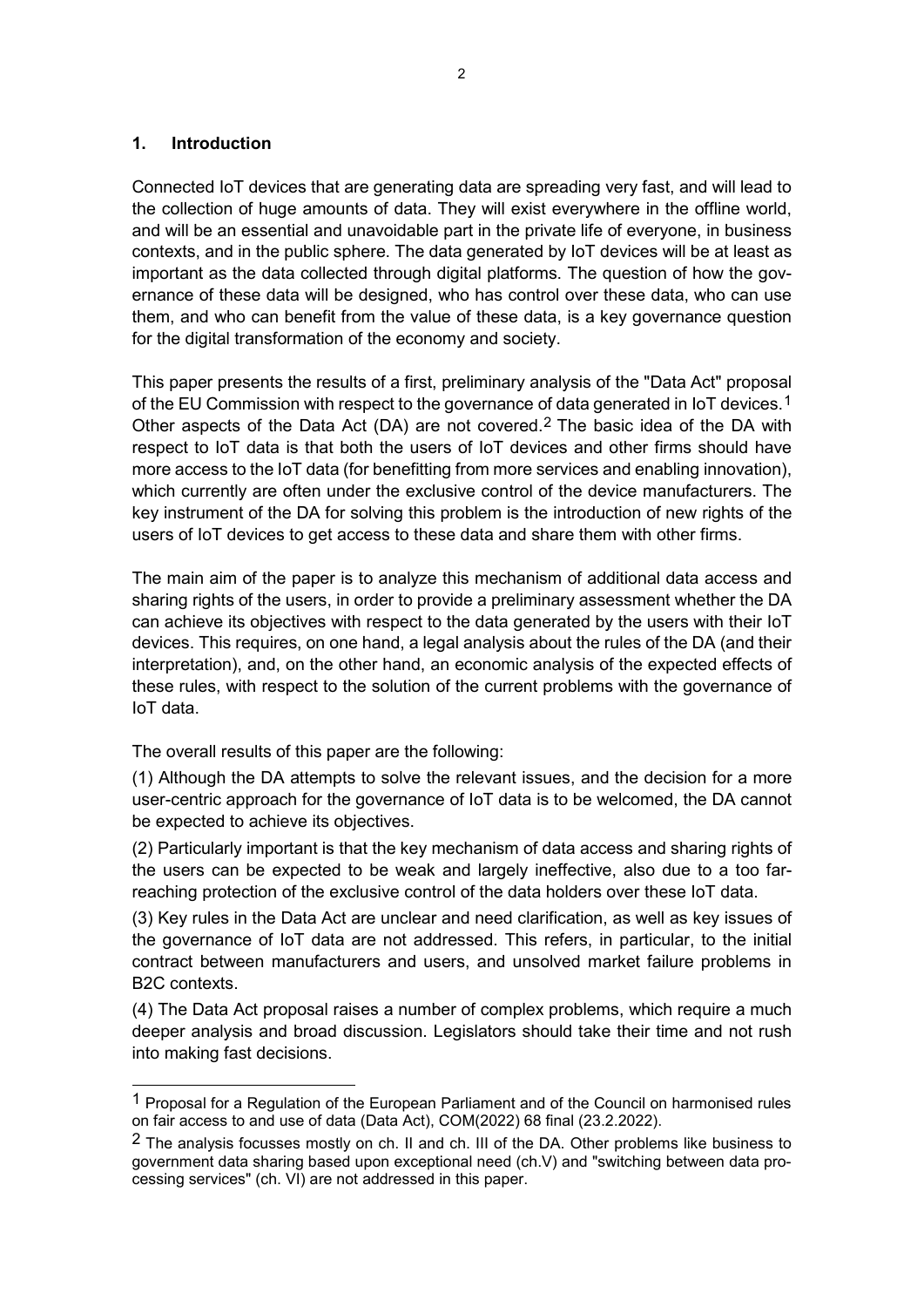The paper is structured as follows: A brief section 2 will provide some background of the governance problem of IoT data and present the objectives of the DA. Section 3 introduces the basic architecture of the DA approach to IoT data with these new user rights. The main section 4 entails an analysis of the effectiveness of this user rights mechanism, of the (incentive) effects on data holders, and the contract between manufacturers and users as neglected key issue in the DA, before summarizing why the DA can be expected to fail to achieve its objectives. The final section 5 draws some conclusions.

## **2. Some background, the problems to be solved regarding IoT data, and the objectives of the Data Act**

## *Background policy discussions*

1

The following past and current policy discussions are important as background for the IoT governance part of the Data Act:

- The Communication "Building a European Data Economy" (2017) was a key startingpoint, because it recognized the problem of non-personal data that are not reused and shared enough (esp. for innovation) as an important policy issue.<sup>[3](#page-2-0)</sup> This led to the current EU data strategy with its emphasis on the need for more data access and data sharing (non-rivalry of the use of data), which so far has focused on proposals to support voluntary solutions.[4](#page-2-1)

- This Communication also addressed for the first time the data governance problem of IoT devices (with its manufacturer vs. user problem), which led to the proposal of an exclusive IP-like "data producer right" that would have been assigned to the owner or long-term user of an IoT device. This is also closely linked to the academic discussion about new exclusive rights on machine-generated data.<sup>[5](#page-2-2)</sup>

- Parallel and independent from this discussion, a very controversial policy discussion has emerged since 2015 about the "access to in-vehicle data and resources" with respect to connected cars. Aftermarket service providers but also other stakeholders in the emerging ecosystem of connected cars have challenged the exclusive control of the car manufacturers over the access to the data generated in connected cars, and demanded a regulatory solution for protecting competition, innovation, and consumer choice on secondary markets. This problem has not been solved until today.[6](#page-2-3)

<span id="page-2-0"></span><sup>3</sup> European Commission, "Building a European data economy" COM(2017) 9 final, 13. Comm (2017)

<span id="page-2-1"></span><sup>4</sup> European Commission, "A European strategy of data", COM(2020) 66 final (19.2.2020).

<span id="page-2-2"></span><sup>5</sup> See Zech, Daten als Wirtschaftsgut - Überlegungen zu einem "Recht des Datenerzeugers", CR 2015, 737; Kerber, A New (Intellectual) Property Right for Non-Personal Data? An Economic Analysis, GRURInt, 2016, 989; Drexl, Designing Competitive Markets for Industrial Data – Between Propertization and Access, JIPITEC 8, 2017, 257.

<span id="page-2-3"></span> $6$  See C-ITS platform, Final report, 2016; TRL, Access to In-Vehicle Data and Resources – Final Report, 2017; Kerber, Data Governance in connected cars: The Problem of access to in-vehicle data, JIPITEC 9, 2018, 310; Martens/ Mueller-Langer, Access to digital car data and competition in aftermarket maintenance market, Journal of Competition Law and Economics 16, 2020, 116.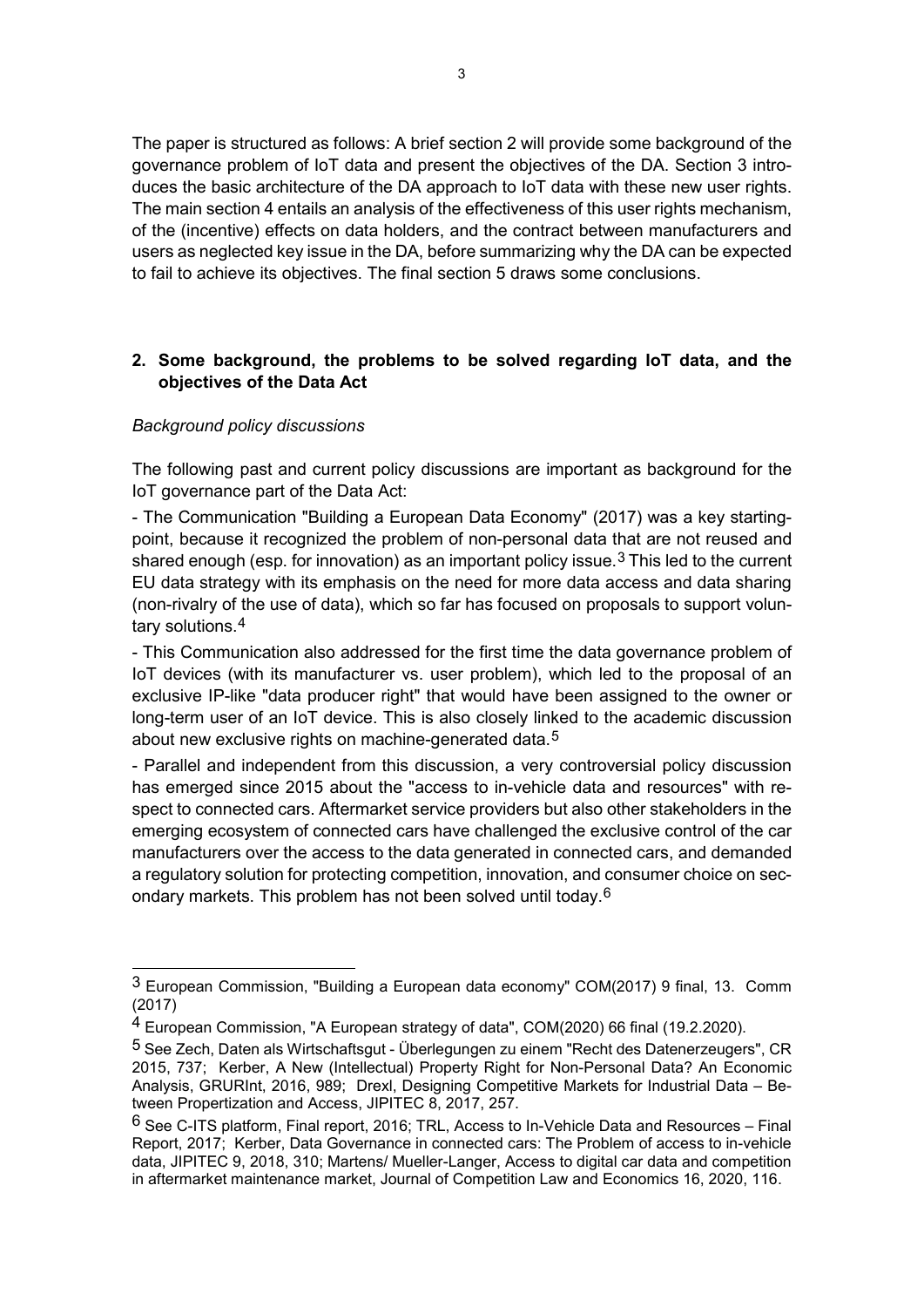- The need for solving the problem of data access for enabling aftermarket services (including predictive maintenance) and other complementary services has increasingly emerged as an important problem with respect to many other IoT devices.<sup>[7](#page-3-0)</sup>

- A parallel discussion to the connected cars has emerged (also in many other countries) about the access of farmers and other agricultural service providers to the data of smart agricultural machines controlled by a small number of agricultural machine producers  $("aq-data").<sup>8</sup>$  $("aq-data").<sup>8</sup>$  $("aq-data").<sup>8</sup>$ 

- Also in many other B2B contexts, problems of insufficient data access (also through "imbalances of negotiation power" between firms), and not enough reuse of data and data sharing, have emerged as important policy issues.

#### *Main problems that have to be solved*

What are the main data governance problems with respect to IoT data? The data generated through IoT devices can be personal and non-personal data, and are often mixed sets of both types of data. Personal data are subject to EU data protection law (GDPR) and the data protection rights will remain fully applicable to personal IoT data.<sup>[9](#page-3-2)</sup> However, for many non-personal data generated by IoT devices, no "de jure" rights exist. The manufacturers of IoT devices, however, can choose a technical design of their IoT devices that gives them an exclusive de facto control over all data that are generated by the use of the device by firms or consumers, who have bought, leased, or rented the IoT device. This leads to the problem that (a) the users most often do not get access to the data they have generated with their device, and (b) other firms or non-profit organizations etc. who would like to use these IoT data for providing services (e.g., also to the users) or for the innovation of new services and products, do not get access to these data.

This can lead to the following negative effects:

(1) The exclusive control over the generated data can lead to competition problems on secondary markets (aftermarkets and other complementary markets) by foreclosing independent service providers, which also leads to less choice of users with respect to these services and higher prices.

(2) Particular important are also negative effects on innovation on these and many other markets through the lack of access to these IoT data, which also represents an inefficient under-utilization of these data.

(3) The exclusive control over the data also gives the manufacturers a monopoly with respect to using and monetizing these data, i.e. that only they (and not the users) can benefit from the value of these data. This raises the issue of an unfair sharing of the value of IoT data.

<span id="page-3-0"></span><sup>7</sup> See Podszun, Handwerk in der digitalen Ökonomie. Rechtl,icher Rahmen für den Zugang zu Daten, Software und Plattformen, 2020.

<span id="page-3-1"></span><sup>8</sup> See Atik/Martens. Competition problems and governance of non-personal agricultural machine data: Comparing voluntary initiatives in the US and EU, JIPITEC 12, 2021, 370.

<span id="page-3-2"></span> $9$  Art. 1(4) DA; see also recital 7.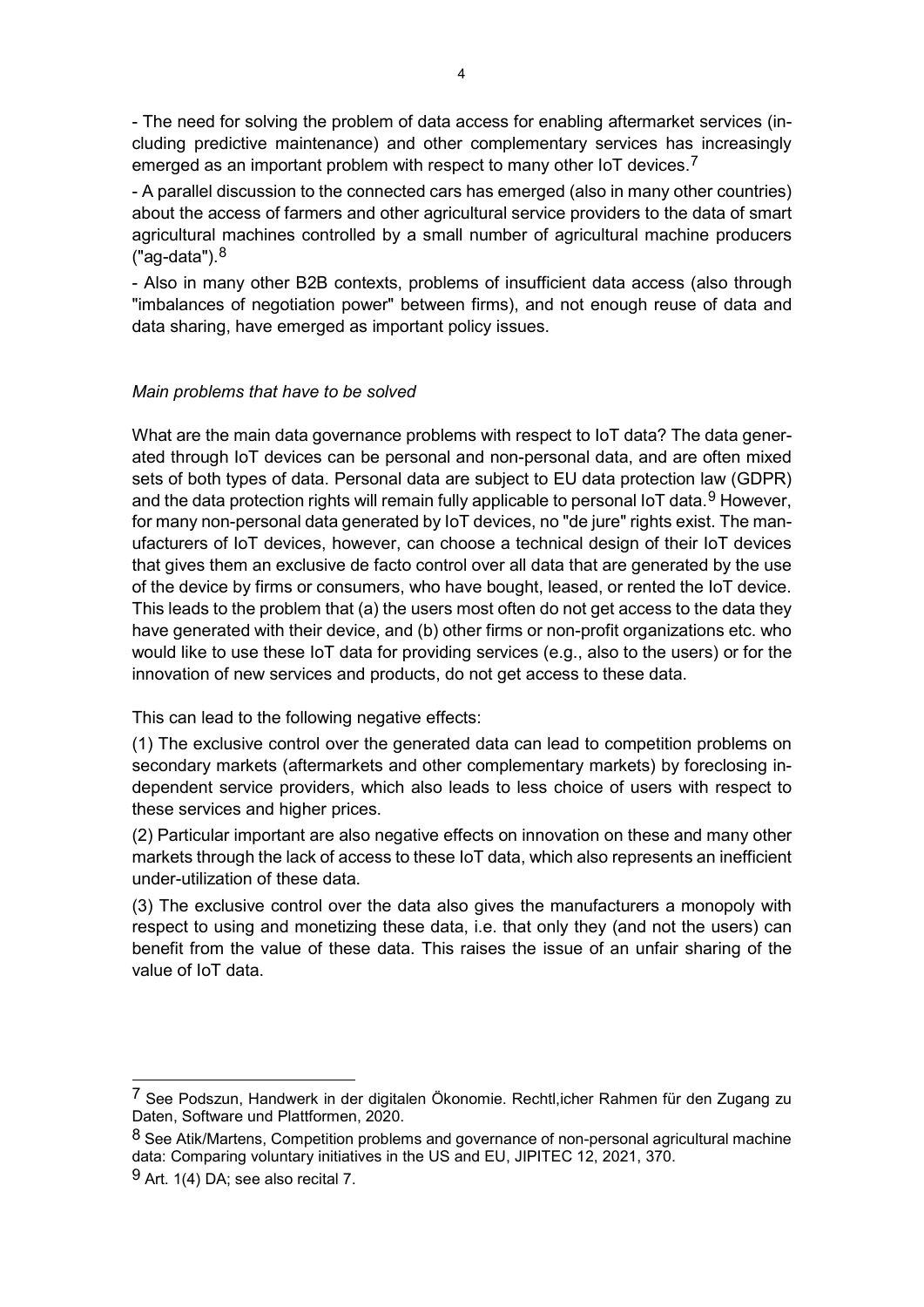These problems can emerge both in B2B and B2C contexts, although the severity of the problems and the relevant market failures can differ significantly.[10](#page-4-0)

# *The main objectives of the DA regarding IoT data*

From the memorandum of the DA, the following four main objectives can be identified and described briefly as follows: <sup>[11](#page-4-1)</sup>

1) **Empowerment of consumers and businesses** to have more control over the use of their IoT data, and to benefit from more, better, and cheaper products and services on secondary markets (also through more competition).

2) **Making more data available to businesses, especially for more innovation** (unlocking the wealth of existing data).

3) **Fairness in the allocation of value** from data among actors in the data economy.

#### 4) **Preserving incentives to invest in ways of generating value from data**.

In this paper we will use these four objectives for our preliminary assessment whether the DA can be expected to fulfill its tasks regarding IoT data.<sup>[12](#page-4-2)</sup>

#### **3. Basic architecture of the governance of IoT data in the Data Act**

The basic mechanism of the DA for achieving these objectives is the introduction of new inalienable rights of the users to access and share the data that they have generated through their IoT devices (Art. 4 and 5 DA). The mechanism is the same for consumers and businesses as users of IoT devices (B2C and B2B). With these rights the users can get access to all generated data and can use them for all legal purposes.<sup>[13](#page-4-3)</sup> The user also gets the right to share the generated data with third parties (firms or other actors), who can use these data for those purposes that are agreed upon with the users. These rights, however, cover only the generated data themselves (i.e. the raw data) but not derived or inferred data.<sup>[14](#page-4-4)</sup> In the DA it is assumed that the manufacturer has designed

<span id="page-4-0"></span> $10$  Additionally, there are also other problems regarding technical hurdles for data interoperability and legal uncertainty about data sharing (e.g. with respect to data protection, trade secrets).

<span id="page-4-1"></span><sup>11</sup> See the following quotations: " ... aim of ensuring fairness in the allocation of value from data among actors in the data economy and to foster access to and use of data" (DA, 2). "The proposal will help achieve the broader policy goals of ensuring EU businesses across all sectors are in a position to innovate and compete, effectively empowering individuals with respect to their data, ..." (DA, 3). "Facilitate access to and the use of data by consumers and businesses, while preserving incentives to invest in ways of generating value through data. This includes increasing legal certainty around the sharing of data obtained from or generated by the use of products or related services, as well as operationalising rules to ensure fairness in data sharing contracts" (DA, 3). See also the Impact assessment report (SWD(2022) 14 final), and the press release of the EU Commission (23 February 2022).

<span id="page-4-2"></span><sup>12</sup> It is not possible here to discuss in more detail these objectives, and how they can be defined and operationalized clearly.

<span id="page-4-3"></span><sup>13</sup> See recital 28.

<span id="page-4-4"></span><sup>14</sup> See recital 14.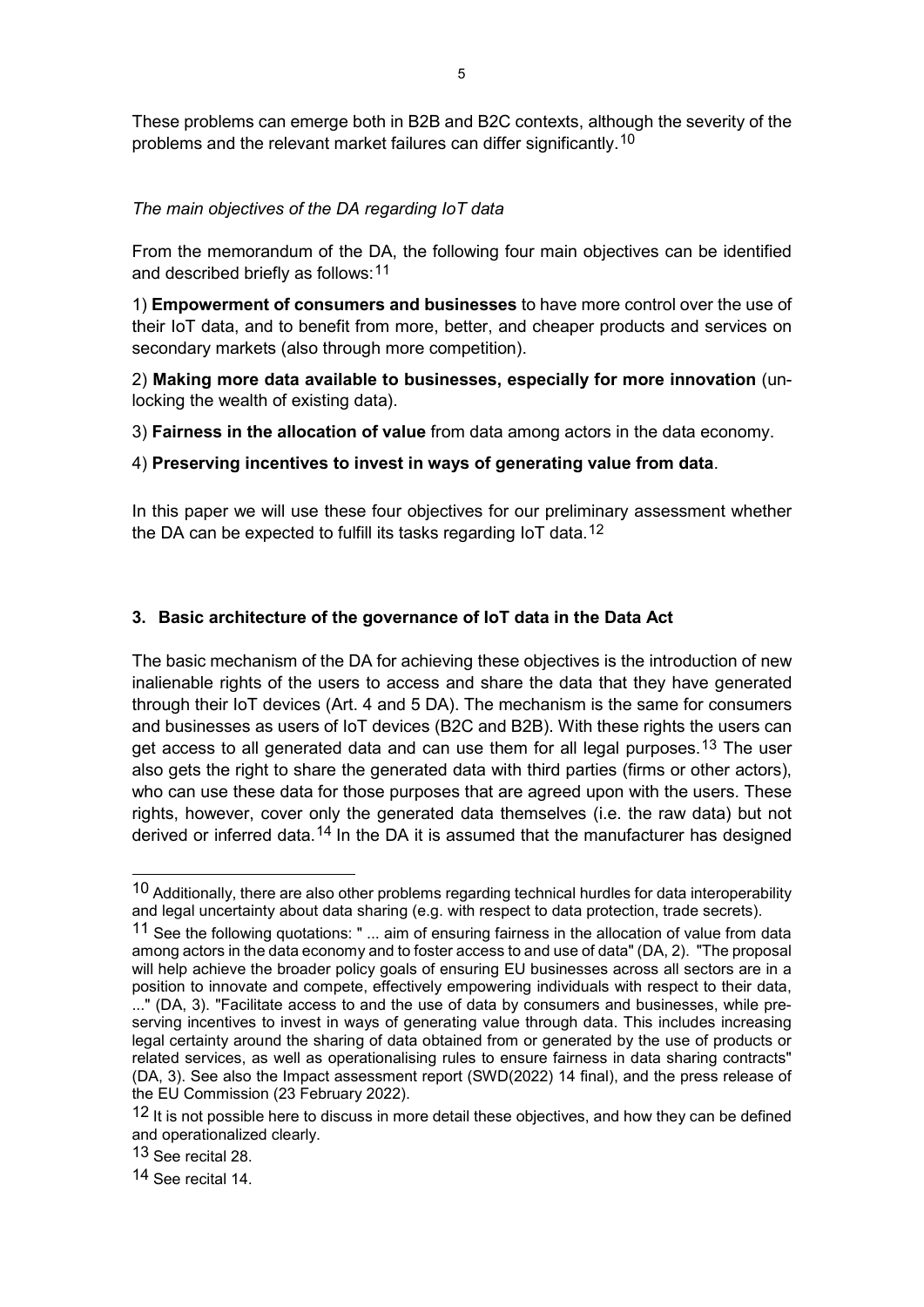its IoT product in such a way that it gets exclusive de facto control over all generated data, making it the exclusive "data holder" of the generated data of the IoT users. However, the "data holders" need not be identical with the manufacturers. Although not explicitly discussed, it seems that the manufacturer can transfer (e.g., "sell") this position to other firms. It is therefore the "data holder", who has the obligation to make the data available to the user or to share the data with other firms according to the wishes of the users. These rights of the users should enable them to use these data themselves and benefit from services that can be provided through sharing these data, as well as allow other firms to innovate new products and services. The DA emphasizes that these user rights do not diminish in any way the rights of data subjects from EU data protection law regarding personal data but complement them.<sup>[15](#page-5-0)</sup> This also implies that the DA de facto extends these rights on personal data, e.g., with respect to continuous and real-time data access and data sharing (if applicable).<sup>[16](#page-5-1)</sup>

It is important that the rights of the users to share their IoT data with a third party (TP) requires a negotiated agreement between the data holder and the TP about the conditions, under which the TP can use these IoT data. This entails the negotiation of fees for the use of the IoT data and of a number of additional conditions, e.g. confidentiality agreements with respect to the protection of trade secrets and technical measures for protecting the data.<sup>[17](#page-5-2)</sup> Therefore this contract can be interpreted as a "licensing agreement" between the data holder and the TP. It seems that the users cannot directly share the data with the TP, e.g. by transferring the data they have gotten access to, without a "licensing agreement" between data holder and TP.<sup>[18](#page-5-3)</sup> The user only seems to have the right to request from the data holder to conclude such a "licensing agreement" with the TP, and it is the user who can decide for which purposes these IoT data should be used by the TP. The purpose in this licensing agreement does therefore depend on the con-tract between the user and the third party.<sup>[19](#page-5-4)</sup> Although the DA also uses the term "data portability" in this context in analogy to the data portability right of Art. [20](#page-5-5) GDPR, <sup>20</sup> the entire legal architecture of this triangle between data holder, user, and TP is very different from the usual notion of a data portability right, due to this negotiated "licensing agreement" between the data holder and the third party.

An essential part of this user data sharing mechanism in the DA is that the data holders are not free in setting the fees and conditions for making the data available to the TP but have to comply with FRAND-like conditions ("fair, reasonable and non-discriminatory terms").[21](#page-5-6) The fees should serve as "reasonable compensation" for the data holders. This leads to an upper limit for the fees for the TP but also implies that the DA acknowledges the right of the data holders of getting "reasonable compensation" for the use of

-

<span id="page-5-4"></span>19 Art. 6(1) DA.

<span id="page-5-0"></span><sup>15</sup> See recital 7.

<span id="page-5-1"></span><sup>16</sup> See recital 31

<span id="page-5-2"></span><sup>17</sup> Art. 8 DA.

<span id="page-5-3"></span><sup>18</sup> The text of the DA is not entirely clear about this.

<span id="page-5-5"></span><sup>20</sup> See recital 31.

<span id="page-5-6"></span><sup>21</sup> Art. 8(1) DA. It should be noted that these rules are part of chapter III of the DA, which not only applies to the new user sharing right in the DA but to all situations, where a data holder is obliged to make data available to a data recipient through legislation in the EU.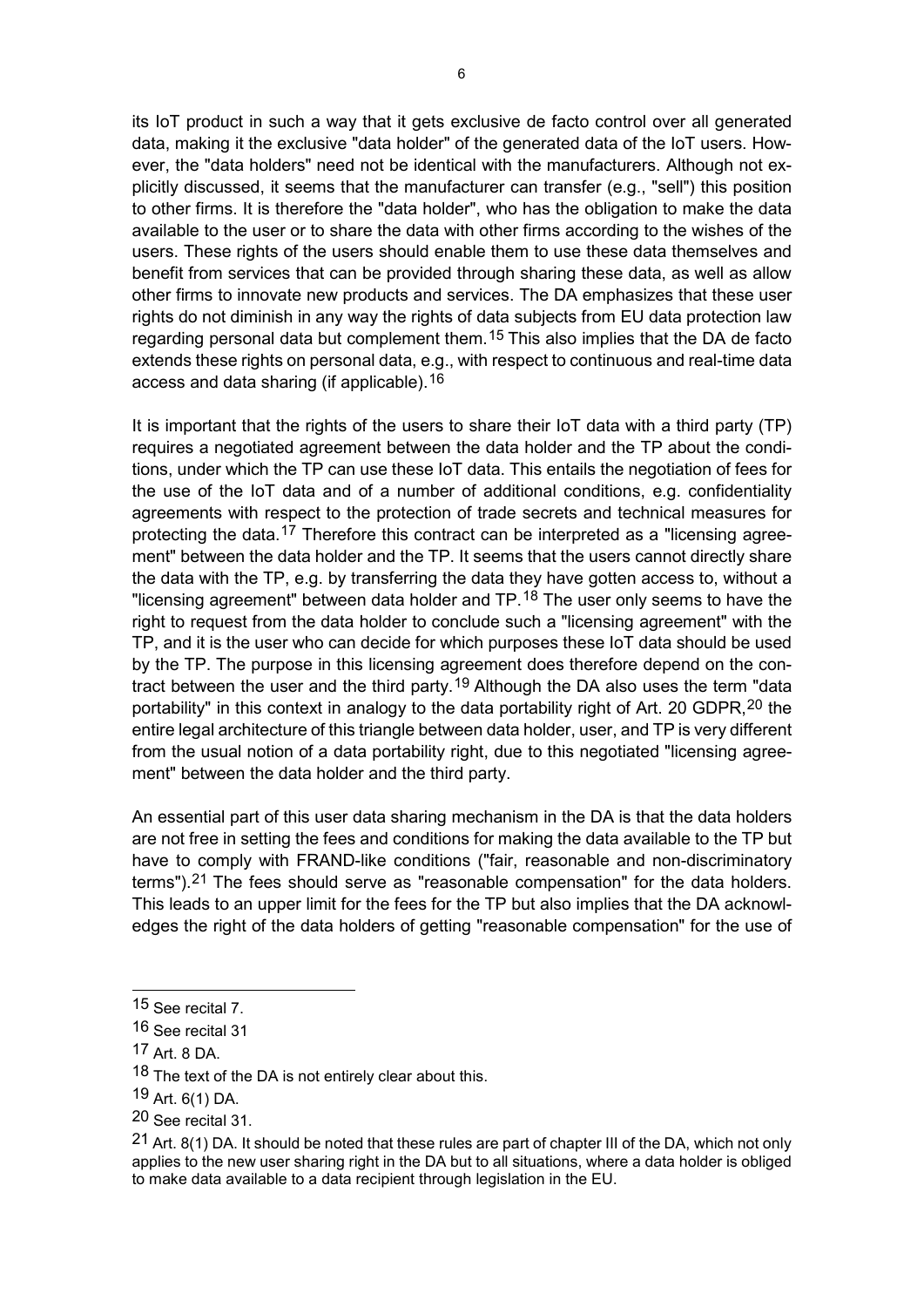the data by the TP.<sup>[22](#page-6-0)</sup> For supporting SMEs, these fees are reduced through limiting them to "the costs directly related to making the data available".<sup>[23](#page-6-1)</sup> For settling disputes about the determination of these FRAND terms, the DA introduces a new dispute settlement mechanism.[24](#page-6-2)

The DA does not directly address what the manufacturers and data holder can do with the non-personal data. So far the data holders can use their de facto control over the data for using the data themselves, or for letting other firms use these data, i.e. selling (the access to) these data on data markets, or sharing them with other firms. The DA explicitly clarifies that the manufacturers and data holders do not have "de jure" rights on these generated IoT data, and also insists that the DA does not confer any new rights on them.[25](#page-6-3) However, we will see below that the DA acknowledges the de facto control position of the data holders and protects this position with a number of rules.

Art. 4(6) DA stipulates that the "data holder shall only use any non-personal data generated by the use of a product or related service on the basis of a contractual agreement with the user". This is a significant statement. It is assumed that an initial contract has been concluded between the manufacturer (or seller) of the product and the user. Although this contract seems to be crucial for the rights that data holders have with respect to their use of the IoT data, the DA does not say much about this contract.<sup>[26](#page-6-4)</sup> From the entire context of the DA, however, it seems that the DA assumes that the users agree in this initial contract that the manufacturers or data holders get all rights to use and commercialise these non-personal data for the entire life-time of the IoT device (and can presumably also sell this data holder position to other firms). This would imply that the users only have these inalienable rights for data access and data sharing that the DA grants to them (and which the users cannot waive in such a contract). Since the DA is nearly entirely silent about this contract, it is not clear whether this interpretation is correct. We come back to these contracts later in section 4.4 of this article. Our following analysis is based upon this interpretation, i.e. that users agree in this initial contract to such far-reaching rights for the data holders, at least in B2C situations.

# **4. Effects of the Data Act**

This chapter has the task of analyzing the effects of this basic user rights mechanism in the DA. In a first step, the most important provisions of chapter II of the DA will be analyzed in more detail (section 4.1), before using these insights, in a second step, for assessing the expected effectiveness of the data sharing mechanism in practice (secton 4.2). Section 4.3 will critically analyze the effects on the incentives of the data holder (and to what extent an incentive problem exists). Section 4.4 will address the (already mentioned) initial contract between manufacturers and users, and discuss its problems. The final section 4.5 will summarize the effects on the objectives of the DA.

<span id="page-6-0"></span><sup>22</sup> Art. 9(1) DA, and recital 42, where it is emphasized that "reasonable compensation" is necessary "to incentivise the continued investment in generating valuable data".

<span id="page-6-1"></span><sup>23</sup> Art. 9(2) DA.

<span id="page-6-2"></span><sup>24</sup> Art. 10 DA.

<span id="page-6-3"></span><sup>25</sup> See recitals 5 and 19.

<span id="page-6-4"></span><sup>26</sup> See Art. 3, and recitals 23 and 24.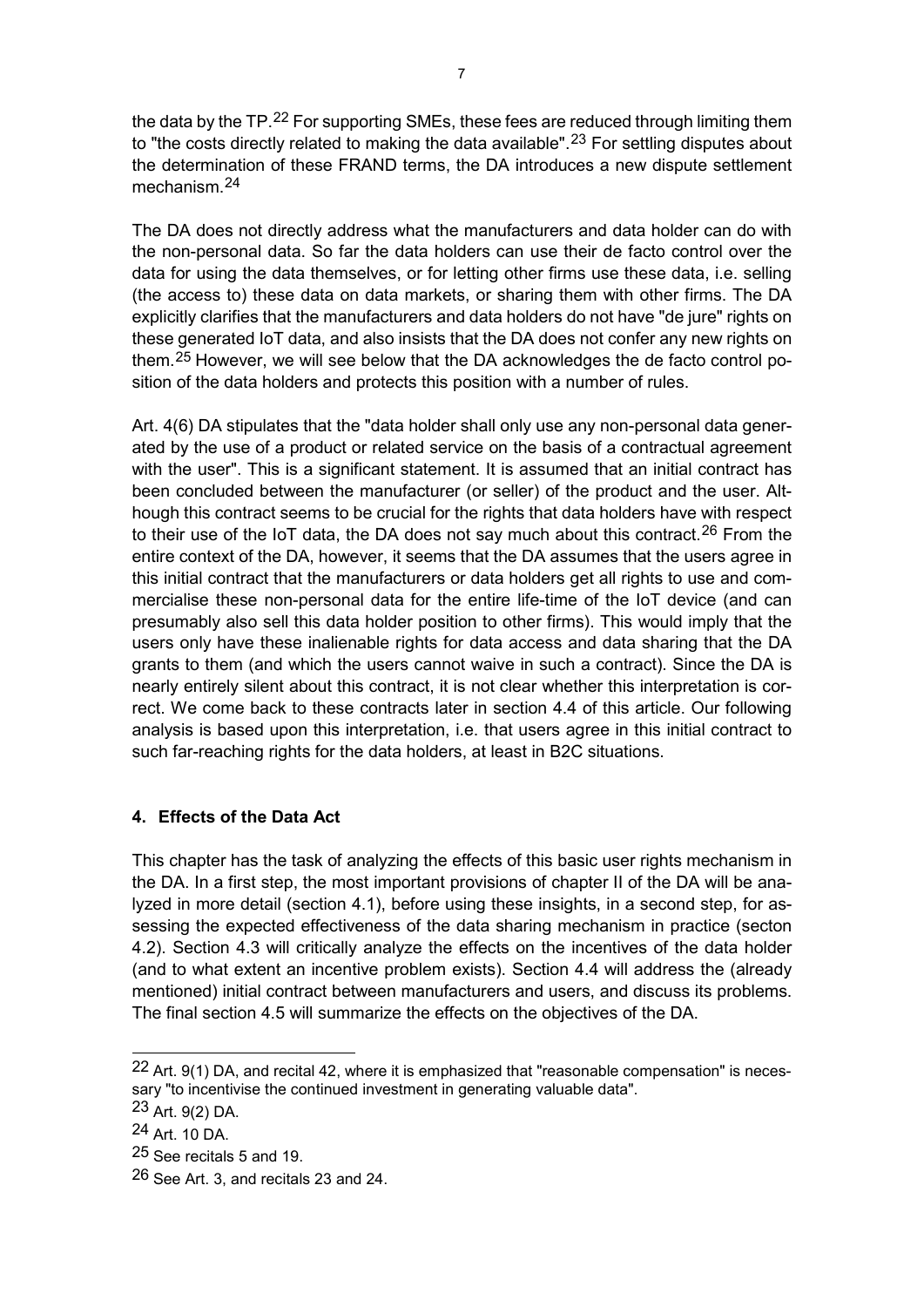#### **4.1 A more detailed analysis of these user rights**

A key precondition for the entire mechanism is the obligation of manufacturers in Art. 3 DA that all IoT devices have to be "designed and manufactured, ..., in such a manner that data generated by their use are, by default, easily, securely and, where relevant and appropriate, directly accessible to the user."<sup>[27](#page-7-0)</sup> This is a far-reaching requirement for the technical design of all IoT devices. It is combined with pre-contractual information obligations about the data that are generated (including whether continuous and in realtime), whether the manufacturer "intends the use of the data itself or allow a third party to use the data and, if so, the purposes for which those data will be used", <sup>[28](#page-7-1)</sup> who the data holder is, and how the user may access the data. It is not clear to what extent these transparency requirements limit the options of the manufacturers (and data holders) to change over time what data are generated, with whom these data are shared, and for which purposes they are used. In a dynamic data economy there is the need for some flexibility regarding the generation and use of the data from such durable products as IoT devices. There are no rules in the DA on adapting this contract over the life time of the IoT device, although we have long-term contractual relationships between manufactur-ers (data holders) and "locked-in" users.<sup>[29](#page-7-2)</sup> It is unclear whether data holders may retain the right to change provisions unilaterally.

Art. 4 encompasses the right of users to access and use the generated IoT data. By simple request of the user, the data holder should make the data available to the user "without undue delay, free of charge and, where applicable, continuously and in real-time".<sup>[30](#page-7-3)</sup> For what purposes can the users use the generated IoT data they get access to? From the text of the DA, the user seems to be very free in this regard. It is only necessary to "preserve the confidentiality of the trade secrets" (also through technical measures), and respect any rights from EU data protection law with regard to personal data.<sup>[31](#page-7-4)</sup> For the purposes itself there seems to be only one limit: The "user shall not use the data obtained ... to develop a product that competes with the product from which the data originate".[32](#page-7-5) With regard to the sharing of data with third parties (Art. 5 DA), it is important that the users are not allowed to share these data with firms that have been designated as gatekeepers according to the Digital Markets Act for not further increasing their economic power through more data.<sup>[33](#page-7-6)</sup>

*"In-situ" access to data:* It is particularly important that recitals 8 and 21 emphasize that the data access right of Art. 4 (and also the data sharing right of Art. 5) does not imply that the data holder has to transfer a copy of the data to the user (or the third party) for making the data available. It is sufficient that the data holder makes the data accessible on a server of the manufacturer or a cloud service provider: " ... may be designed to permit the user of a third party to process the data on the device or on a computing

<span id="page-7-0"></span><sup>27</sup> Art. 3(1) DA; see also recital 19.

<span id="page-7-1"></span> $28$  Art. 3(2)(d) DA.

<span id="page-7-2"></span><sup>29</sup> For "lock-in" of the users, see DA, 13.

<span id="page-7-3"></span> $30$  Art. 4(1) DA; see also recitals 23 and 24.

<span id="page-7-4"></span><sup>31</sup> Art. 4(3) and (5) DA.

<span id="page-7-5"></span> $32$  Art. 4(4) DA. This seems to be narrowly defined to the IoT device itself, and does not prohibit using the data for competition on aftermarkets, even if the manufacturers offer also those services (see recital 28).

<span id="page-7-6"></span><sup>33</sup> Art. 5(2) DA and recital 36; see for the problem of data power also below section 4.3.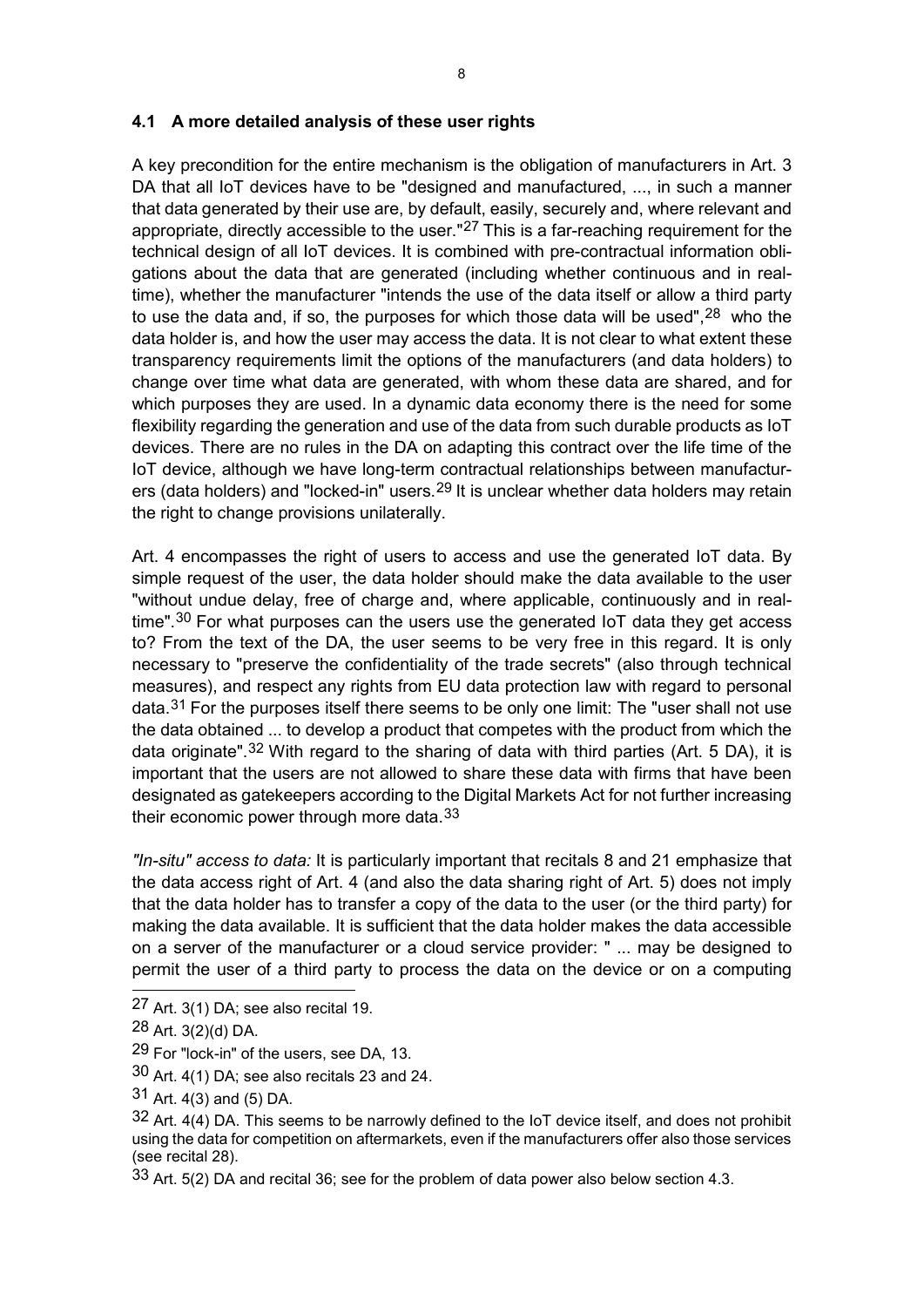instance of the manufacturer".<sup>[34](#page-8-0)</sup> These are so-called "in-situ data access rights" - with the idea to bring the algorithms to the data instead of bringing the data to the algorithms. In recent discussions these "in-situ data access rights" have become well-known as a new option how to implement data access and data sharing.<sup>[35](#page-8-1)</sup> These "in-situ data access rights" can have advantages with respect to the various risks of data transfers. However, they also imply that the data holders can technically remain in control of the data, and that data access and data sharing are not any more linked to a data transfer (as a flow of data) and the option of users (or TP) to combine them freely and easily with other data. Since it seems that the data holders can unilaterally decide, whether the data are made available only "in-situ" (and the DA even recommends this solution!),  $36$  this option to deny any free flow of the data is a huge step for protecting the exclusive control of the data holders over the generated IoT data. Therefore, it is necessary to analyze much deeper whether and to what extent "in-situ data access rights" limit the usability and value of the data that are made accessible and shared. This option also requires very sophisticated regulatory solutions for impeding that data holders monitor the use of the data by the users and TP, and use these insights for their competition with users or  $TP$ . [37](#page-8-3)

The exclusive control of the data holders over the data is further strengthened in the DA through additional rules such as Art. 5(4) DA ("not deploy coercive means or abuse evident gaps in the technical infrastructure of the data holder designed to protect the data in order to obtain access to data"). Particularly important is that the "data holder may apply appropriate technical protection measures, including smart contracts, to prevent unauthorised access to the data and ensure compliance with ... the agreed contractual terms for making data available" (Art. 11(1) DA), and the requirement of data recipients in the case of "unauthorised use or disclosure of data", to "destroy the data ... and end the production, offering ... and use of goods, derivative data or services produced on the basis of knowledge obtained through such data" (Art. 11(2) DA). It is important to note that these protection measures do not focus only on the protection of trade secrets but on the generated IoT data themselves. This protection in the DA of the de facto exclusive control over the IoT data by the data holders resembles to some extent the protection of IP rights. We will come back to this issue later in section 4.3.

One of the key questions is for what purposes the users can share the data with TP. Using these data for aftermarket services for IoT devices and other downstream services directly related to the IoT device seems to be unproblematic, and is repeatedly mentioned in the DA. But what about purposes beyond these services? Particularly interesting is whether the purpose in the contract between the user and the TP can also be the "selling" of the access and use of the data on "data markets"? This could happen in different forms:

(1) A service provider (e.g., a repair service chain) can get access to the IoT data of consumers as part of the performance of a service but uses this contract also to collect and aggregate the data from many of its consumers for developing larger data sets,

<span id="page-8-0"></span><sup>34</sup> Recital 21.

<span id="page-8-1"></span><sup>35</sup> See for the recent discussion on "in-situ data access rights", e.g. Martens/Parker/Petropoulos/ Van Alstyne, Towards efficient information sharing in network m (TILEC Discussion Paper No. DP2021-014), available at SSRN: https://dx.doi.org/10.2139/ssrn.3956256.

<span id="page-8-2"></span><sup>36</sup> See recital 8.

<span id="page-8-3"></span> $37$  Perhaps Art. 4(6) and Art. 5(5) might be applied to this problem; see also recital 29. For this problem also neutral trustee solutions could provide good solutions.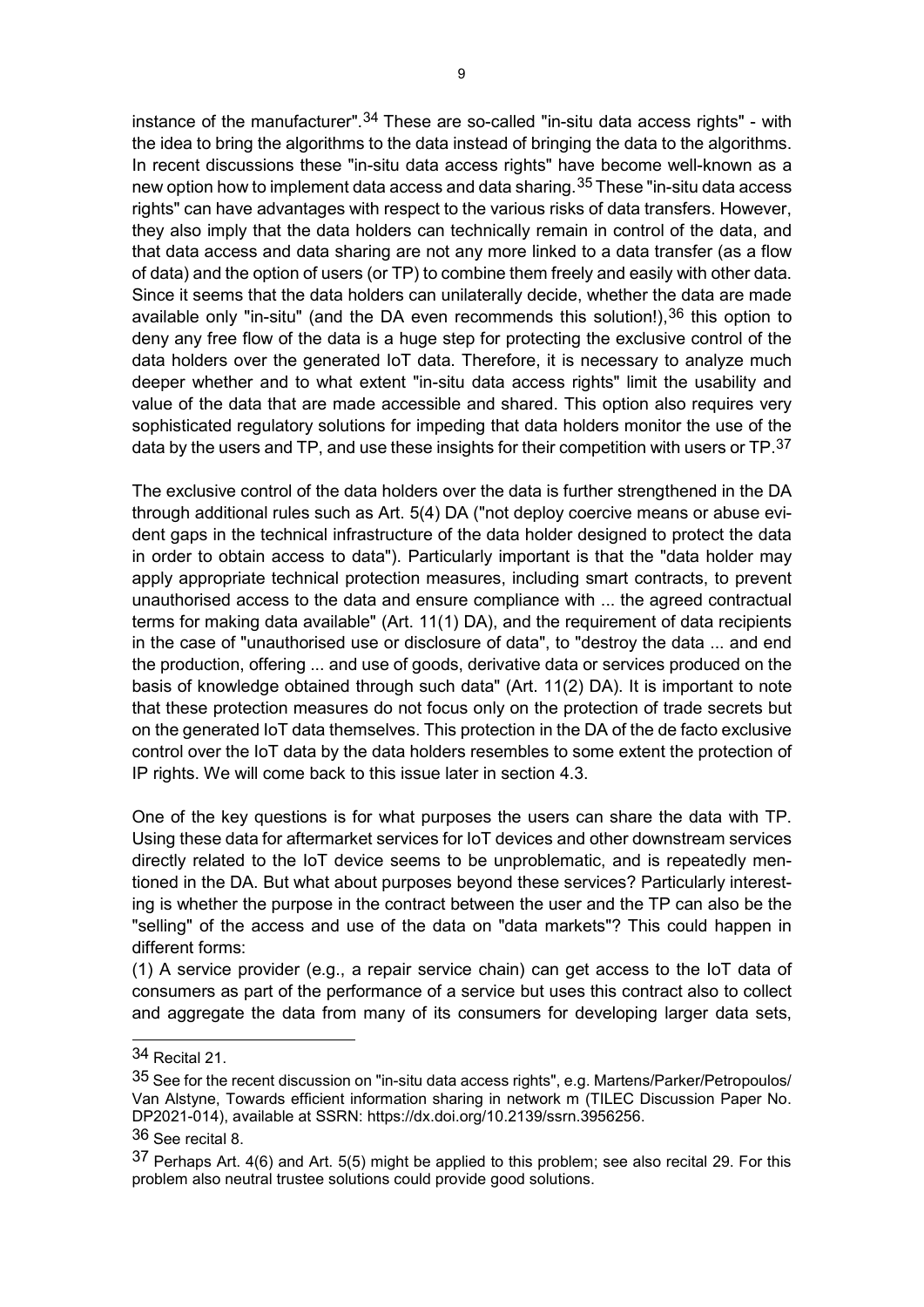which can be used for developing new innovations or training algorithms. If this is included in the contract between the consumer and the TP, then it is not clear why this should be a problem.<sup>[38](#page-9-0)</sup>

(2) Another option would be that an intermediary collects these data for the purpose of building aggregated data sets through contracts with the consumers directly. The use of these data sets could then be sold to other firms for innovations. Since no direct service to the user is performed, the intermediary may have to offer monetary incentives. (3) The users could also directly sell the generated IoT data to other TP on data markets, e.g. also via providers of data intermediation services (Data Governance Act).

According to the text of the DA much seems to be possible.<sup>[39](#page-9-1)</sup> It is, however, not clear whether the DA wants to go so far. What would this imply for the "licensing agreements" between data holders and TP, and for "reasonable compensation", if selling and reselling of these data would be possible? If the DA wants to make much more generated IoT data available for innovations by other firms, esp. also start ups, SMEs etc., then this should be possible. This would lead to much more liquidity in the data markets by increasing the supply. The DA, however, does not mention "data markets" once, which is surprising, if unlocking data for more innovation is a main objective of the DA. One potential problem for allowing the sale of using these data by the users is that this can lead to competition for the data holders on the data markets, which can endanger their profits from selling access to the same data. $40$  As a consequence, the data holders can be expected to be opposed to such an interpretation what users can do with their generated IoT data. It is therefore an important question that has to be clarified: Does the "purpose" of how the data are used by TP, which the users can define, also include the option for the users of selling the use of these IoT data on data markets?

# **4.2 Effectiveness of the data sharing mechanism in practice?**

1

Another key question in the assessment of the Data Act is whether this user right mechanism will be effective in practice. Will it lead to more, better, and cheaper services for IoT users (also through protecting and enabling competition on secondary markets) and the innovation of new services by making much more IoT data available to innovating firms?

The negative experiences with the data portability right of Art. 20 GDPR, which so far has not fulfilled the expectations for more competition, innovation, and solving lock-in problems through lowering switching costs, are wellknown and also explicitly acknowl-edged in the DA.<sup>[41](#page-9-3)</sup> Why should this mechanism of user-initiated data sharing work better

<span id="page-9-0"></span> $38$  Then it is also not necessary that the data are deleted directly after performing the service to the consumer, as otherwise stipulated in Art. 6(1) DA.

<span id="page-9-1"></span> $39$  See the recital 28 (" ... also stimulate the development of entirely novel services making use of the data, including based upon data from a variety of products and services") and recital 35 (with respect to providers of data intermediation services as TPs).

<span id="page-9-2"></span><sup>40</sup> However, the data holder would still get "reasonable compensation" for such a "selling" of the data on data markets.

<span id="page-9-3"></span><sup>41</sup> See recital 31 with its comparison of these user rights with the data portability right of Art. 20 GDPR; see for the problems of the data portability right of Art. 20 GDPR Krämer/Senellart/de Streel, Making Data Portability more effective for the Digital Economy (2020) CERRE report June 2020.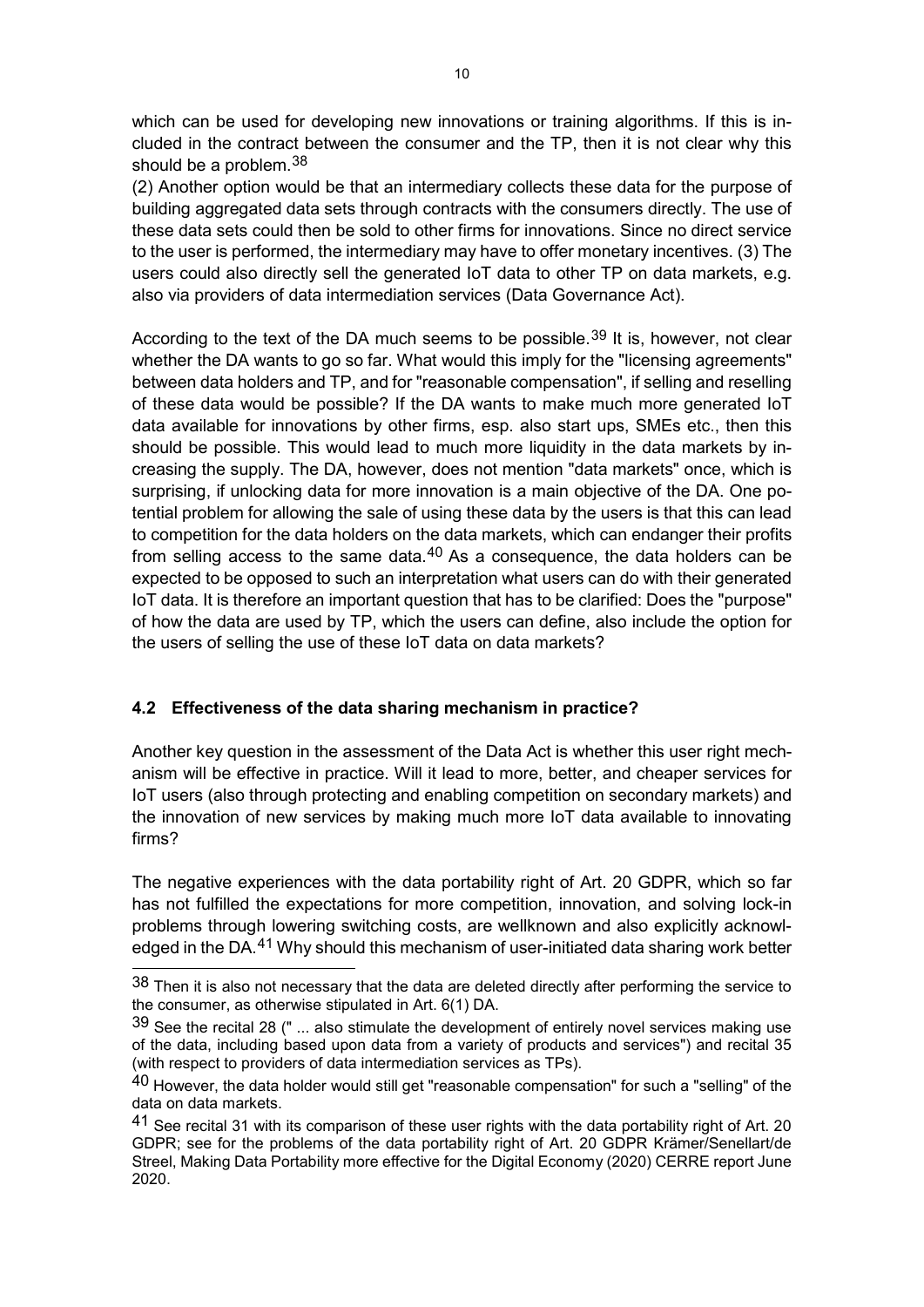than Art. 20 GDPR? Important advantages of the "user rights" in the DA compared to Art. 20 GDPR are that (a) the scope of the data covers also "observed" data, (b) "mandates and ensures the technical feasibility of third party access for all types of data coming within its scopel",  $42$  and (c) allows for making data available continuously and in realtime (Art. 5(1) DA). Therefore, the data sharing mechanism of the DA avoids some of the problems of the data portability right of Art. 20 GDPR. Important is that these advantages also refer to personal data, which is very helpful for the problem of mixed data sets. There is, however, also a long list of problems that can be expected to impede the effectiveness of this data sharing mechanism.

## *Negotiation problems, obstacles, and disputes*

(1) A first group of problems relates to the barriers and costs that are caused by the specific rules for using this user right mechanism: Although it is clarified in Art. 5(1) DA that the data holder has to make available the data to a TP "without undue delay" and "of the same quality as is available to the data holder", the specific conditions of the "licensing agreement" have to be negotiated between the data holder and the TP.<sup>[43](#page-10-1)</sup> This negotiation process can lead to considerable problems, costs, and disputes:

(a) The DA does not clearly define the scope of the data that are covered by the data sharing right of the users. In fact, the covered data might be very narrow, because not only derived and inferred data are excluded but also "data resulting from any software process that calculates derivative data from such data".<sup>[44](#page-10-2)</sup> It is not clear what types of generated data remain to be covered.

(b) The data are also not required to be made available in standardised formats and by using standardised and open technical interfaces.

(c) Another source of disputes will be the question what data are necessary to be made available for the specific purpose, for which the data should be used (according to the contract between the user and the TP). Data holders can be expected to try to limit the data made available as much as possible.

(d) Difficult disputes can also arise about what types of these generated IoT data are protected by trade secrets, how far-reaching the confidentiality agreements and the technical measures need to be for protecting trade secrets, as well as the technical protection measures for the data themselves. Another issue are the specific modalities for "in-situ" access to the data.

(e) Also the modalities of the "fair, reasonable, and non-discriminatory terms" of the licensing agreement can lead to manifold problems. Whereas, e.g., in the PSD2 and in Art. 20 GDPR it is clarified that the fee is zero, here the data holder can charge a "reasonable" fee. It is not hard to predict that it will become one of the most controversially

<span id="page-10-0"></span><sup>42</sup> See recital 31.

<span id="page-10-1"></span> $43$  Recital 39 emphasizes very clearly the importance of the "principle of freedom of contract" in this context.

<span id="page-10-2"></span><sup>44</sup> Recital 17; the reason is that "such software process may be subject to intellectual property rights."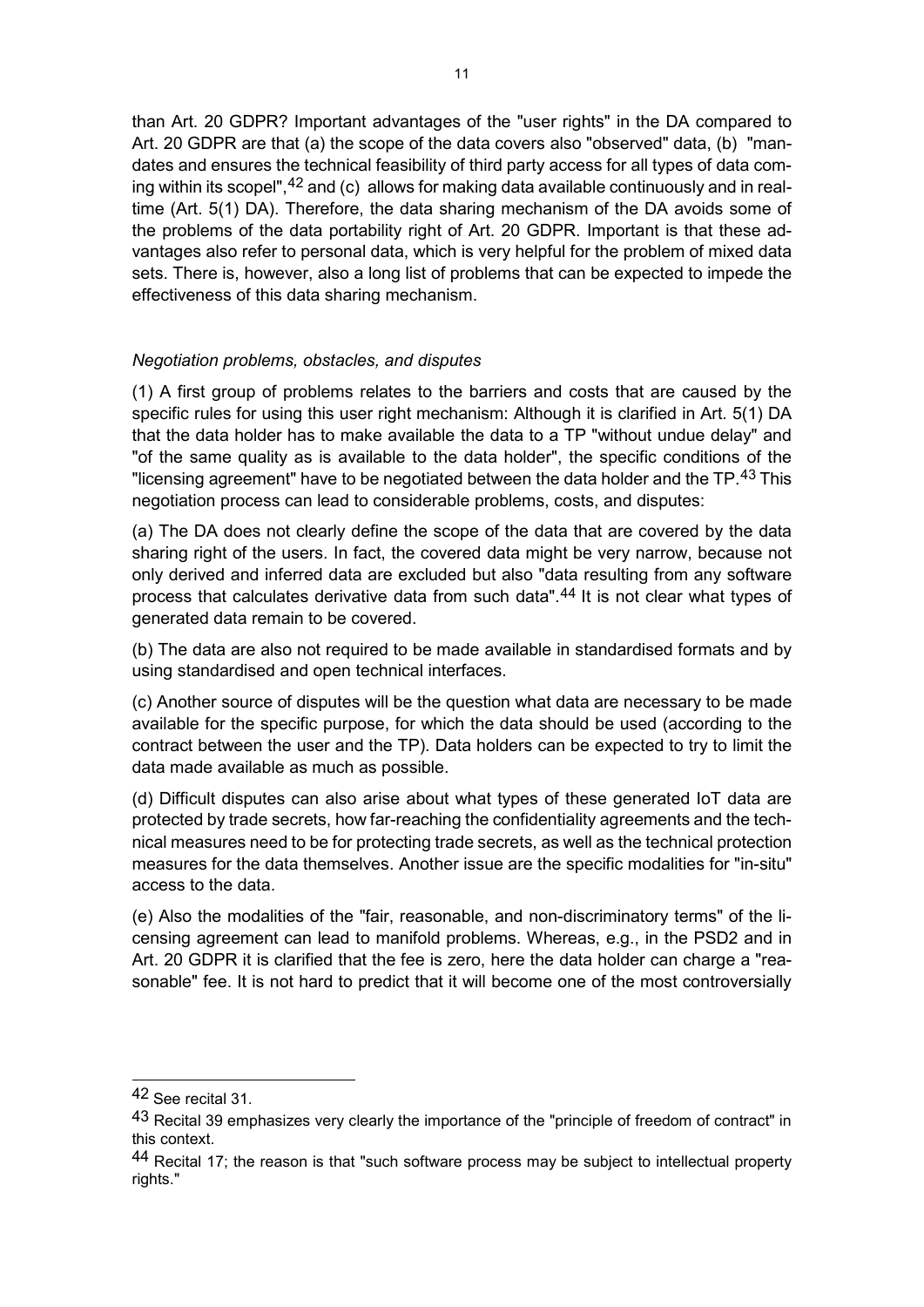discussed issues in the DA what a "reasonable compensation" is, and how to calculate it.[45](#page-11-0)

At first sight, it is commendable that the DA offers a new dispute settlement mechanism.[46](#page-11-1) However, this is a voluntary mechanism and it only deals with the task of the "determination of fair, reasonable and non-discriminatory terms". It does not deal with the other above-mentioned problems like the appropriate scope of the data,  $47$  trade secret protection (confidentiality agreements), technical measures, or the modalities of "insitu access" to data. Here either regular court proceedings are necessary and/or the involvement of the (so far not existing) enforcement agencies of the Member States.<sup>[48](#page-11-3)</sup> It is very unclear whether this leads to a fast and effective enforcement. This discussion shows that getting access to the IoT data of users might face large obstacles and (transaction) costs (fees, negotiation costs, solving of disputes, technical protection), and delays, which might make this mechanism for third parties potentially very expensive and slow. Since there is no regulatory authority that can directly make decisions for solving these problems, data holders have many options to make the use of this data sharing right practically hard and unattractive for TP.

#### *Limited scope and usability of shared IoT data and lacking technical interoperability as problems for services on secondary markets*

(2) Another group of problems refers to the question how useful this set of generated IoT data are for TP that want to offer additional services on secondary markets (like repair services) or for new innovations. Two different aspects can be distinguished:

(a) *Insufficient scope of data:* A big problem will be the scope of the data that can be made available through these user rights. Although it also encompasses observed data, non-personal and personal data, and allows for continuous and real-time access, the exclusion of all inferred and derived data (and even data calculated through software) can lead to a data set that might be much too narrow for enabling TP to offer additional services to the users like repair or predictive maintenance services on downstream or adjacent markets. For many of these services, it is not sufficient to have only access to raw data, also processed and derived data might be necessary. Often it will also be necessary that the TP does not only have access to the data of the user, for whom it provides a service, but it might need access to aggregated IoT data from many users (for providing a high-quality service). As already discussed, it is unclear whether and to what extent TP can build up aggregated IoT data sets with these user data, or whether they can combine these data with other data or sell such aggregated data sets on free data markets. It is hard to see how with this mechanism large data sets can emerge, which are suitable for training algorithms.

1

<span id="page-11-0"></span><sup>&</sup>lt;sup>45</sup> Since the rationale for "reasonable compensation" are the incentives for generating data (recital 42), all the problems regarding the existence and extent of incentive problems of data holders (discussed below in section 4.3) will emerge again in the set of criteria about the calculation of "reasonable compensation".

<span id="page-11-1"></span><sup>46</sup> Art. 10 DA.

<span id="page-11-3"></span><span id="page-11-2"></span> $47$  For extending the dispute settlement mechanism also to the scope of data see Graef/Husovec,<br>Seven things to improve in the Data Act, 2022, 3, available at: Seven things to improve in the Data Act, 2022, 3, available at: https://dx.doi.org/10.2139/ssrn.4051793. 48 Art. 31 DA.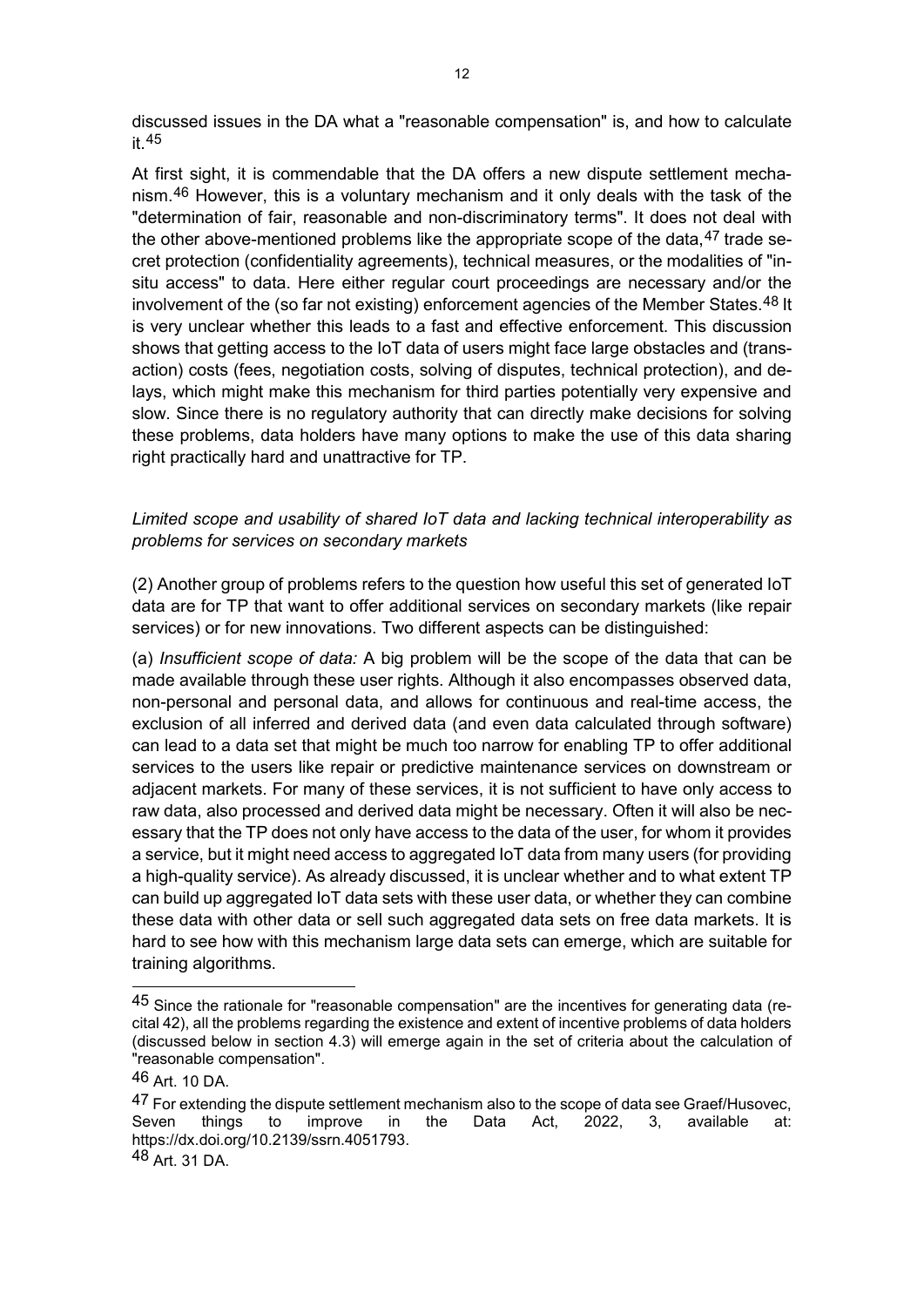13

(b) *Lacking technical interoperablity:* Another important problem is that for many aftermarket and other complementary services for IoT devices, it is necessary for the TP to have also technical access to the IoT devices, i.e. that access to proprietary tools and software is needed for providing the service. The DA only deals with data interoperability but not at all with technical interoperability. Many IoT devices are intentionally designed technically as closed systems with no technical interoperability. In all of these cases, repair and other complementary services cannot be offered to the users, even if the TP would get access to sufficient data.

*The problem of "access to in-vehicle data and resources" in connected cars:* In the EU the car manufacturers use the so-called "extended vehicle" concept, which leads to their exclusive control over a) all data generated by the connected cars and b) the technical access to the car (closed system with no interoperability). This ensures that the car manufacturers have a gatekeeper position with regard to all markets within the ecosystem of connected driving, on which services are provided that require either access to the generated car data or technical access to the car. This gatekeeper position implies that independent firms might need a contract with the car manufacturers for getting such access for being able to offer their services on these secondary markets to the car users. This leads to negative effects on competition, innovation, and consumer choice on the secondary markets.<sup>[49](#page-12-0)</sup> How would the DA help to solve these problems? The DA would only allow the car users to share the raw data that are generated in connected cars with independent service providers. In this example, it is clear that access to these data would not be sufficient, e.g., for repair and maintenance service providers, and it also would not offer a solution for technical interoperability. Art. 5 DA is therefore no suitable solution for this well-known problem "access to in-vehicle data and resources" of connected cars. Therefore, there is already a wide consensus that this horizontal regulation of the DA has to be complemented by an additional sectoral regulation. Shortly after the publication of the Data Act proposal, the Commission has opened a public consultation with the explicit aim to hear views what additional rules about data access and technical access to the car are necessary for such an additional sector-specific regulation that should complement the Data Act.<sup>[50](#page-12-1)</sup>

Overall, due to an often too narrow scope of this data set (only raw data) and no provisions for solving problems of technical interoperability, it is very unclear whether the sharing of these sets of generated IoT data by the users according to Art. 5 DA will really help independent service providers to offer their services to the users or even to develop new innovative services on secondary markets. Therefore, it would be necessary to analyze in a very concrete way with respect to all relevant IoT devices, whether, e.g., repair and maintenance service are technically possible with the sharing of this set of generated

<span id="page-12-0"></span><sup>49</sup> See Kerber, Data-sharing in IoT Ecosystems and Competition Law: The Example of Connected Cars, Journal of Competition Law & Economics 15(4), 2019, 381, 390-396.

<span id="page-12-1"></span><sup>50</sup> See Public consultation on the revision of the Union legislation on vehicle type-approval (Regulation (EU) 2018/858) with regard to access to in-vehicle generated data for the purpose of providing vehicle-related and mobility services, [https://ec.europa.eu/info/law/better-regula](https://ec.europa.eu/info/law/better-regulation/have-your-say/initiatives/13180-Access-to-vehicle-data-functions-and-resources_en)[tion/have-your-say/initiatives/13180-Access-to-vehicle-data-functions-and-resources\\_en.](https://ec.europa.eu/info/law/better-regulation/have-your-say/initiatives/13180-Access-to-vehicle-data-functions-and-resources_en) In my view such a regulation has to ensure that a) all data sets are shared (with FRAND conditions) that are necessary for providing additional services in the ecosystem of connected cars, and b) also the technical interoperability is ensured (on FRAND terms). See Specht-Riemenschneider/Kerber, Designing Data Trustees – A Purpose-based Approach (Konrad Adenauer Stiftung) 2022, 61-63, https://www.kas.de/documents/252038/16166715/Designing+Data+Trustees.pdf/3523489b-2611-a12a-f187-3e770d1a9d94?version=1.0&t=1647261611824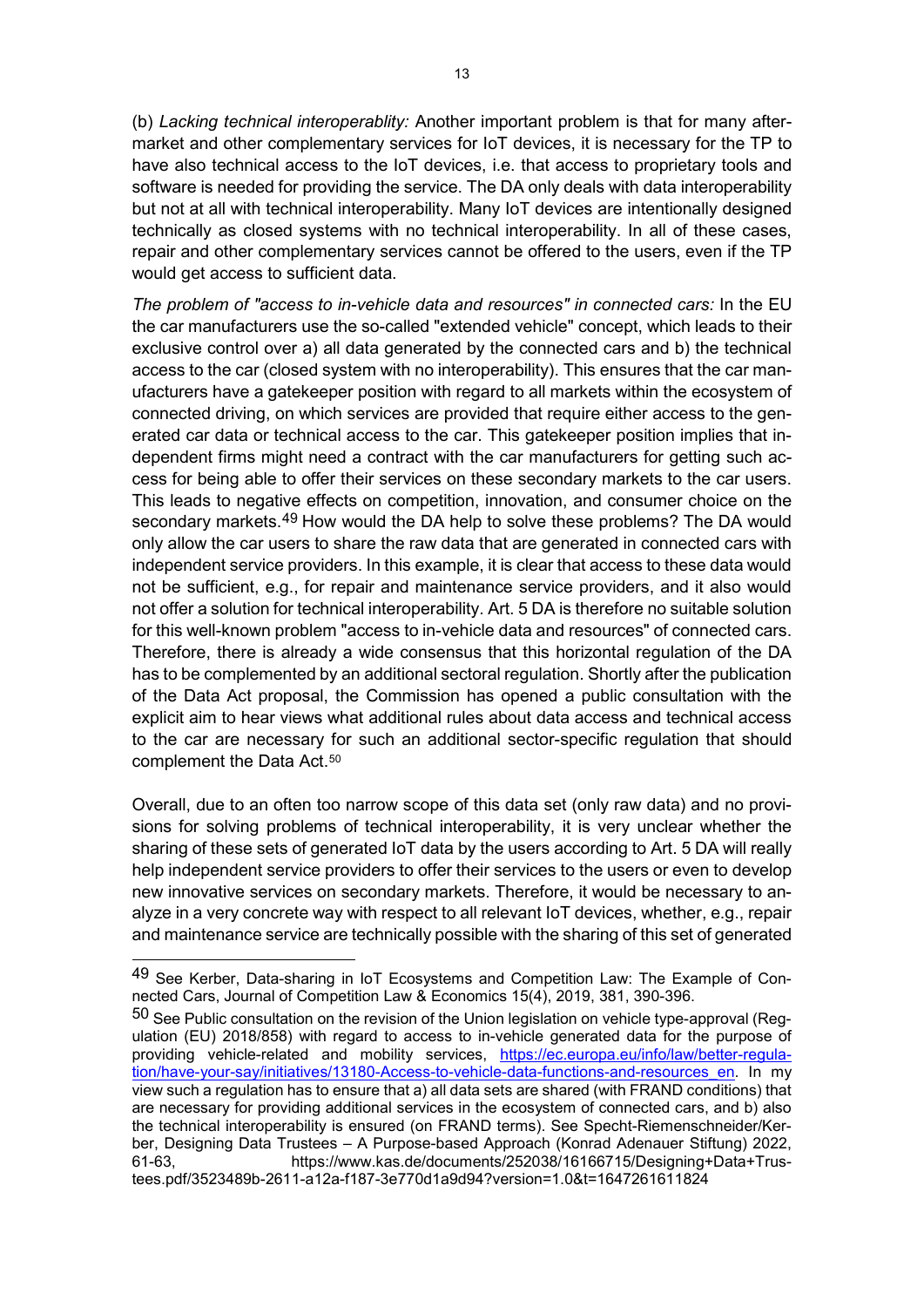IoT data. In addition, even if independent service providers can offer these services, it is very unclear whether due to all these obstacles and costs of this mechanism undistorted competition (levelling-the-playing-field) can be ensured between the services offered by the TP and competing services by the manufacturers. Without enabling and protecting effective competition on secondary markets, the DA will not fulfill its objective of leading to more, better, and cheaper services for the users, which the DA wants to achieve and expects.[51](#page-13-0)

## *Conclusions*

Due to this long list of problems, we should be very skeptical about the effectiveness of this user rights mechanism for sharing generated IoT data. As a consequence, the entire mechanism for sharing IoT data via requests of the users might be a very weak and ineffective mechanism, with the danger that only a very limited amount of data are made available to independent service providers and innovating firms. This again implies that the benefits of the users of IoT devices from these data access and sharing rights might remain very limited, leading to the problem of low incentives for using these rights. The situation might be better in B2B than B2C contexts, but this would require a deeper analysis.

The benefits from these user rights mechanism could increase, if (1) the scope of the data covered by the DA would be broadened, and clarified that the data sharing right of the users can also be used for "selling" access to these data to TP who can aggregate these data and "sell" the use of these data sets on free data markets, and (2) these user rights are combined with a much clearer regulated approach regarding scope of data, fees, contracts, processes of data sharing (e.g., initiating it by third parties), technical protection measures etc., which could reduce transaction costs and mitigate disputes significantly. This, however, would require a much higher level of regulation, and a reg-ulator who can make decisions about these issues.<sup>[52](#page-13-1)</sup> The other option is to complement, in a much more systematic way, such a weak data sharing mechanism with a larger number of additional sector- or ecosystem-specific regulations, which can solve these problems in a much more targeted way (as this is already discussed in the example of connected cars and has been implemented in the PSD2). This leads to the discussion of the advantages and problems of horizontal vs. sector- or problem-specific solutions.<sup>[53](#page-13-2)</sup>

<span id="page-13-0"></span><sup>51</sup> See DA, 13, and recital 28.

<span id="page-13-1"></span><sup>52</sup> So far data access and portability solutions have only worked well, if they were combined with "thick" regulation like, e.g., the PSD2 (opening bank account data) and the old phone number portability in telecommunication regulation.

<span id="page-13-2"></span><sup>53</sup> See Kerber, From (Horizontal and Sectoral) Data Access Solutions Towards Data Governance Systems, in: Drexl, Data Access, Consumer Interests and Public Welfare, 2021, 441.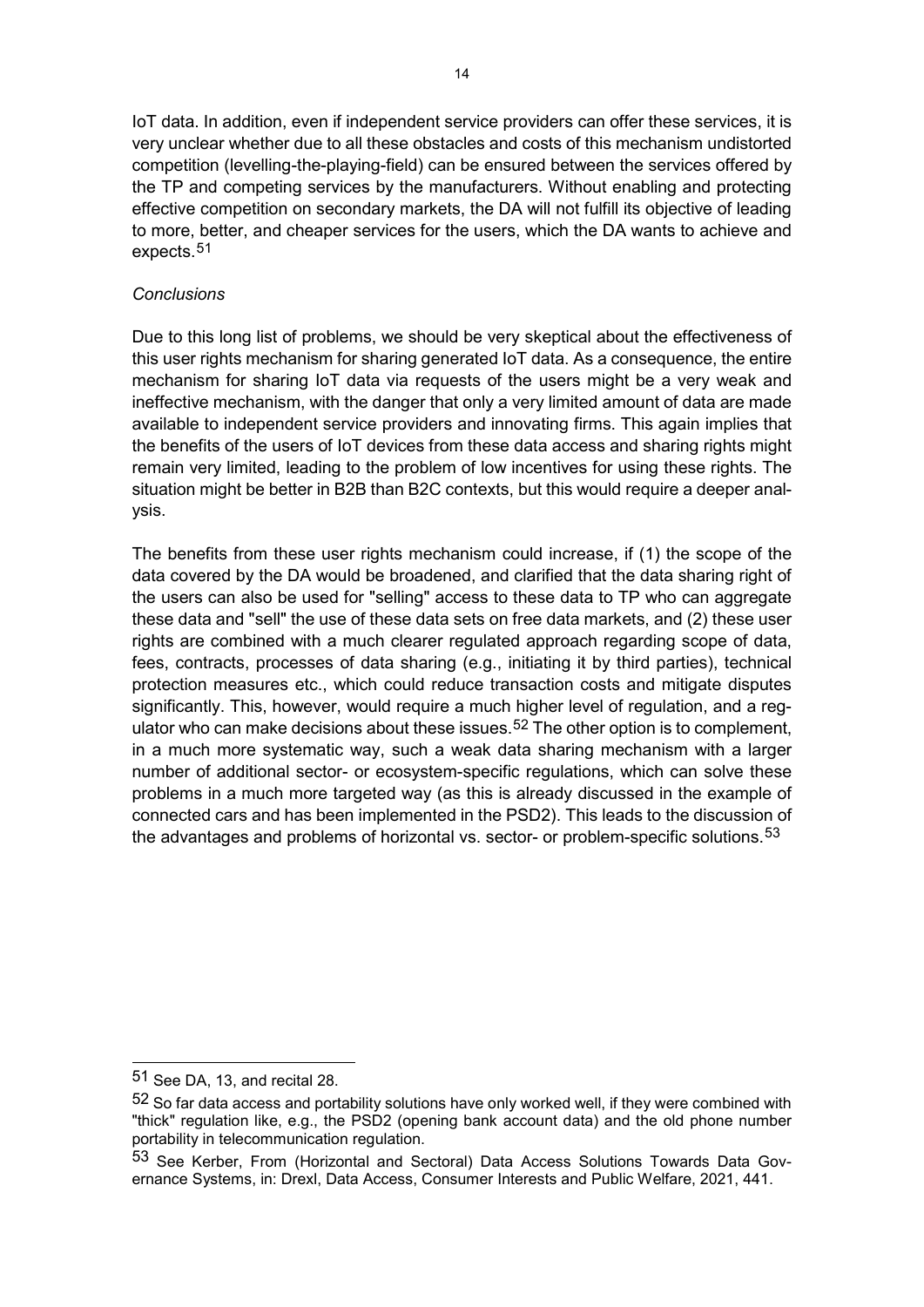# **4.3 Effects on (incentives of) manufacturers and data holders**

*Strengthening and justification of the exclusive de facto control of data holders over IoT data*

This paper claims that the Data Act can also lead to a strengthening of the current de facto control of IoT data by (large) data holding companies. At first sight, this seems to be in direct contradiction to what the Commission seems to intend, e.g. by granting the above-discussed access and sharing rights of users. Yet, the following reasons make it likely that the position of data holders is strengthened.

(1) So far the manufacturers and data holders have a de facto exclusive control position over all IoT data, and – with respect to the non-personal data – can use these data as they wish, e.g. for monetizing them in order to increase their profits. Although it is true that these user rights theoretically limit this exclusive control of the data holders, their position is not much endangered due to the weakness of this user right mechanism (see last section 4.2).

(2) In section 4.1, we already have seen that the DA wants to strengthen the protection of the data of the data holders with a number of specific rules in a way that resembles to some extent the protection of IP rights. The contracts between the data holders and third parties are close to licensing agreements with far-reaching protections that allow the data holders to keep the exclusive control over the data ("in-situ" access, technical protection measures, and additional rules like Art. 11(2) DA). The decisive point is: As long as the data holders can protect their exclusive control over the data by technological measures, this exclusive control position is economically to a large extent equivalent with being granted legal exclusive IP-like rights on these data. Therefore the data holders do not need "absolute rights" ("inter omnes") for these data, as long as they have exclusive control over these data through technological measures.<sup>[54](#page-14-0)</sup> This is the reason why these technological protections (including the option to give only "in-situ access") are so important for the data holders in the Data Act.

(3) Most important, however, is that with the Data Act the legislator would, for the first time. decide that such a de facto control position over these non-personal data, and the ensuing de facto possibilities how to use these data, may be justified and therefore also politically and legally recognized as legitimate. Right now many data holders may think that these data are "their" data, and that they should be free how to use the data (like with many other assets they own). So far, however, the data holders have only a de facto "power" position that they have won through a specific technical design of their IoT device. Whether this exclusive "de facto control" of the data (and its implications) should be acknowledged by the society is an open legal and political question, which has not been decided yet.<sup>[55](#page-14-1)</sup> The Data Act seems to give legitimacy to this exclusive de facto control over the data, and therefore would introduce de facto a protection of these data that has similar economic effects as an IP-like exclusive right. This would be a very significant political and economic success for data holders.

(4) What is the justification for such a strong protection of the IoT data of the data holders in the DA? It is the argument that this is necessary for "preserving incentives to invest in

<span id="page-14-1"></span><span id="page-14-0"></span><sup>54</sup> See Kerber, Specifying and assigning "bundles of rights" on data. An economic perspective, in: Hofmann/Raue/Zech, Eigentum in der digitalen Gesellschaft, 2022, 151, 162. 55 Ibid, 176.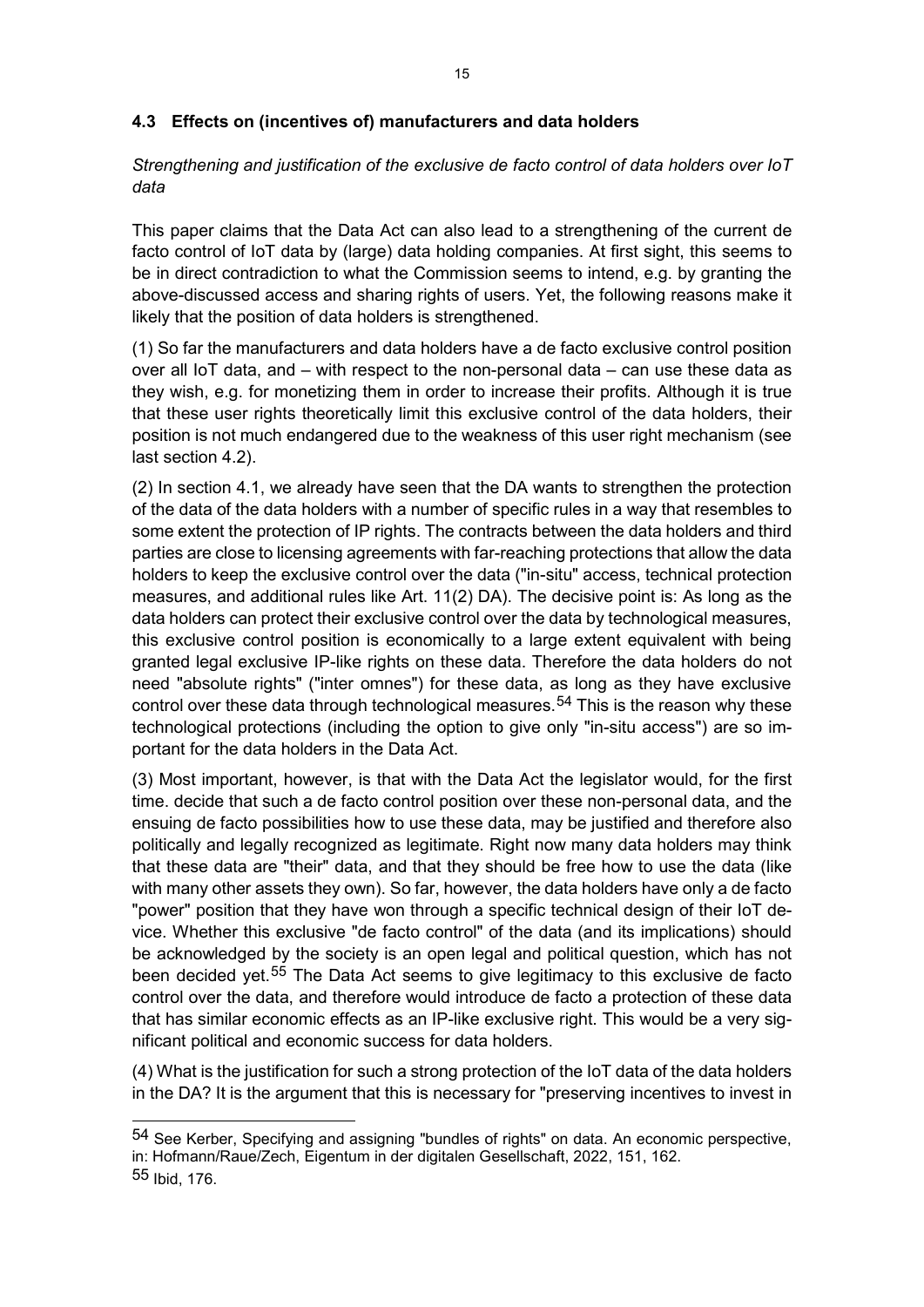ways to generate value through data".<sup>[56](#page-15-0)</sup> This fits perfectly to such an IP interpretation of the rules for protecting the data of the data holders: The rationale for the exclusive rights in IP law (patent, copyrights) has always been the need for giving incentives for investing into the "production" of innovations and creative works. However, such an IP rationale for an exclusive monopolistic position for non-rivalrous intangible goods as data also implies the need for a proper balancing between these incentives and the benefits of a broad use of this non-rivalrous good.<sup>[57](#page-15-1)</sup> Therefore, it is necessary to analyze in a deeper way this incentive problem.

# *Do manufacturers have incentive problems for generating and collecting IoT data and extracting value from them?*

It is very surprising that the EU Commission emphasizes this incentive problem so much in the Data Act. In the entire discussion about IoT devices there have been no concerns or any evidence for an underinvestment in IoT devices, or that manufacturers would not use enough sensors, microphones or cameras when designing their IoT devices (or not collect enough data with them). On the contrary, there is a broad consensus in the discussion that the use of IoT devices will continue to spread fast in all types of situations, and that the generated and collected IoT data will increase exponentially in the foreseeable future.

It is true, however, that far-reaching obligations for opening privately held data (for giving other firms or public institutions access to these data) can have negative effects upon the incentives for the generation of data. It is therefore appropriate in cases of mandatory data access and sharing solutions to investigate carefully the implications for the generation of data (also with respect to the need for high-quality data sets). Since the beginning of the discussion about data access and data sharing, it has however always been emphasized that the costs of collecting data can be very different: On one hand, collected data can be a mere by-product of other activities (leading to very low costs of data collection), whereas for other types of data much higher investments in data generation might be necessary. If the costs of data collection are low, then a proper balancing between ensuring sufficient data collection incentives and the benefits from making the data available to other firms (e.g. for innovation), would lead to data sharing solutions that favor as much data sharing as possible; whereas in the case of very high data collection costs such a balancing would lead to a much more cautious approach regarding the conditions of mandatory data sharing. Therefore a "one-size-fits-all" approach is not appropriate, and thus it is necessary to differentiate.<sup>[58](#page-15-2)</sup>

What can be said about the incentives for data generation and collection regarding IoT devices in the context of the Data Act? This would certainly need deeper analyses of the different types of IoT devices. However, some general arguments can be made that might be relevant for all IoT devices:

<span id="page-15-0"></span><sup>56</sup> DA, 3.

<span id="page-15-1"></span><sup>57</sup> See Kerber (bundles of rights) (fn.54), 164.

<span id="page-15-2"></span><sup>58</sup> See, e.g., Schweitzer/ Haucap/Kerber/Welker, Modernisierung der Missbrauchsaufsicht für marktmöchtige Unternehmen, 2018, 161 and 171; Furman et al, Unlocking digital competition. Report of the Digital Competition Expert Panel, 2019, 75.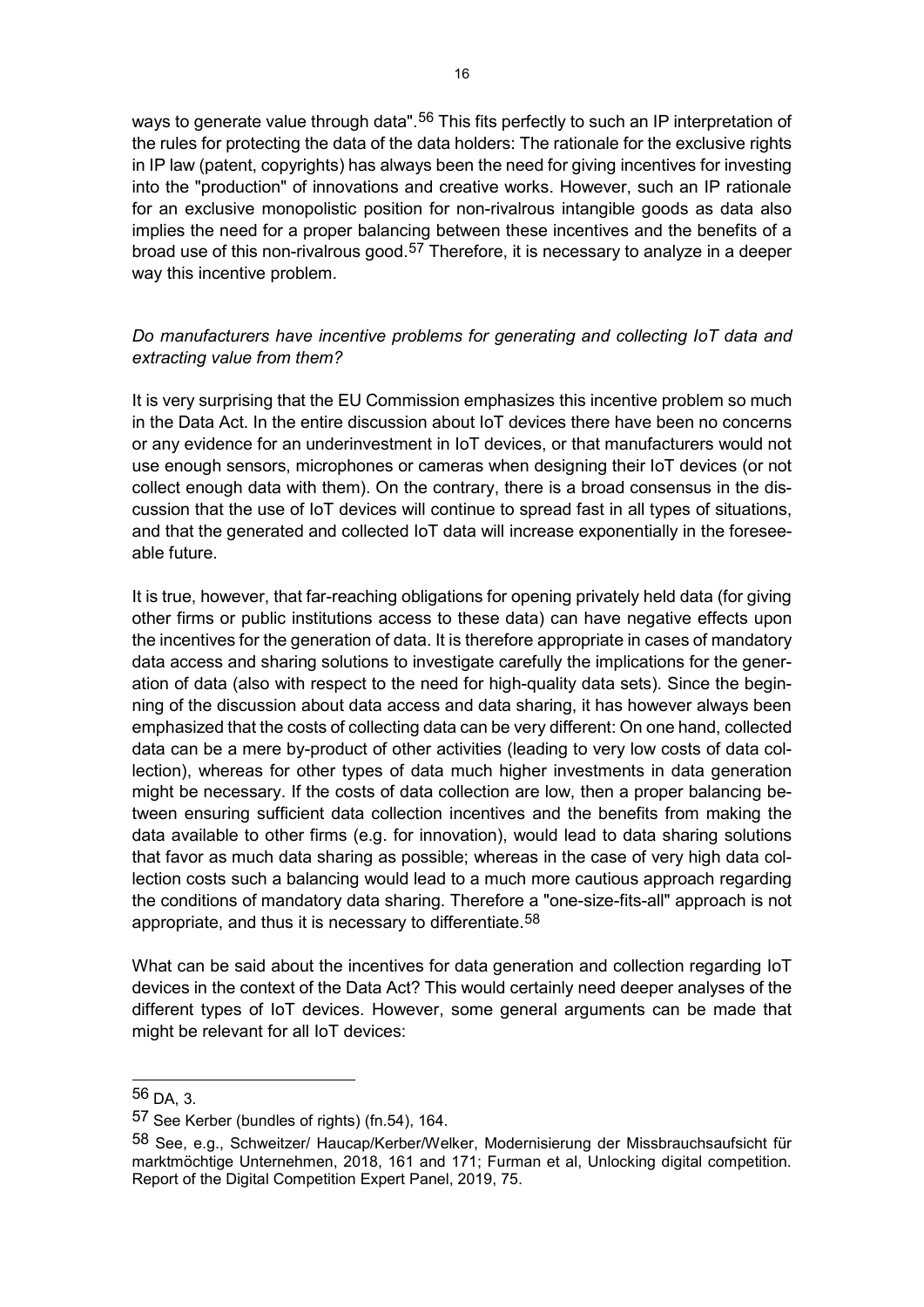(1) The "user rights" of Art. 4 and 5 DA refer only to the generated IoT data themselves (i.e. the raw data) but not to derived and inferred data. This implies that the incentives for investments of the data holders for extracting value from the collected data are not undermined by these rights, because the data holders do not have to give access to or share the derived and inferred data or other insights from analyzing these data. What is changing, however, is that also other firms get the chance to analyze the generated data, i.e. the user rights might lead to competition regarding extracting value from the data (if the user sharing rights mechanism would work well, which might not be the case).

(2) *Relevance of the price of the IoT device:* In most cases the users have bought the IoT devices and are therefore owners of these devices. Independent from the legal question, whether it is at all legally allowed that the owner of a device does not have access to and control over the data that are generated by her own use of her device.<sup>[59](#page-16-0)</sup> the user as owner has bought the device from the manufacturer and therefore has paid a price, which on well-functioning markets incentivizes the manufacturer to offer products that are attractive for consumers. If consumers and business users would like to have an IoT device, which collects and processes certain data, because this increases the benefits for the users, then the users are certainly willing to pay their share of the investments that the manufacturers have to make to develop and produce these data-generating IoT devices. If data generation through additional sensors is important for the benefits that the users can get from using the devices, then manufacturers have sufficient incentives for investing in the sensors in these IoT devices. Therefore it is not clear why a general incentive problem should exist, because it can be expected that the price for the IoT device would include these costs.<sup>[60](#page-16-1)</sup>

(3) *Incentives for generating additional data:* This might be different, however, for those data that are generated and collected through the IoT device, but which do not increase the benefits for consumers. Without additional incentives, manufacturers might not invest in the generation and collection of this type of data. Allowing the manufacturers (and data holders) to get exclusive control over all data that are generated by the IoT device and to use these data, would then lead to large incentives for generating and collecting through IoT devices also many data that do not benefit the consumers any more, but can serve as additional sources of revenues for the data holders.<sup>[61](#page-16-2)</sup> Therefore the crucial question is whether the Data Act also wants to incentivize the generation and collection of such additional data, which do not increase the benefits for the consumers (or business users) regarding the functionality of the IoT devices. If the DA does not want this, then these incentives through the DA can be expected to lead to an over-investment into the generation and collection of data. If, however, the Data Act wants that also many additional data are generated and collected,  $62$  very serious normative questions will have to be asked. Then the main economic rationale for the design of IoT devices might be how to generate as much (valuable) data as possible, and not how to design the

<span id="page-16-0"></span><sup>59</sup> This can be puzzling for non-lawyers.

<span id="page-16-1"></span> $60$  This is not different in the case of leasing or renting the IoT device.

<span id="page-16-2"></span> $61$  This is very close to the well-known problem that platforms collect a lot of data from users, which are not necessary for improving their services to the users, but allow them to make additional profit (e.g. through targeted advertising).

<span id="page-16-3"></span><sup>62</sup> In the Impact assessment report (SWD(2022) 14 final) statements can be found that might suggest such an interpretation: "The Data Act's general aim is to maximize the value of the data in the economy and society by ensuring that a wider range of stakeholders gain control over their data and that more data is available for use, while maintaining incentives for data generation and collection" (ibid., 26).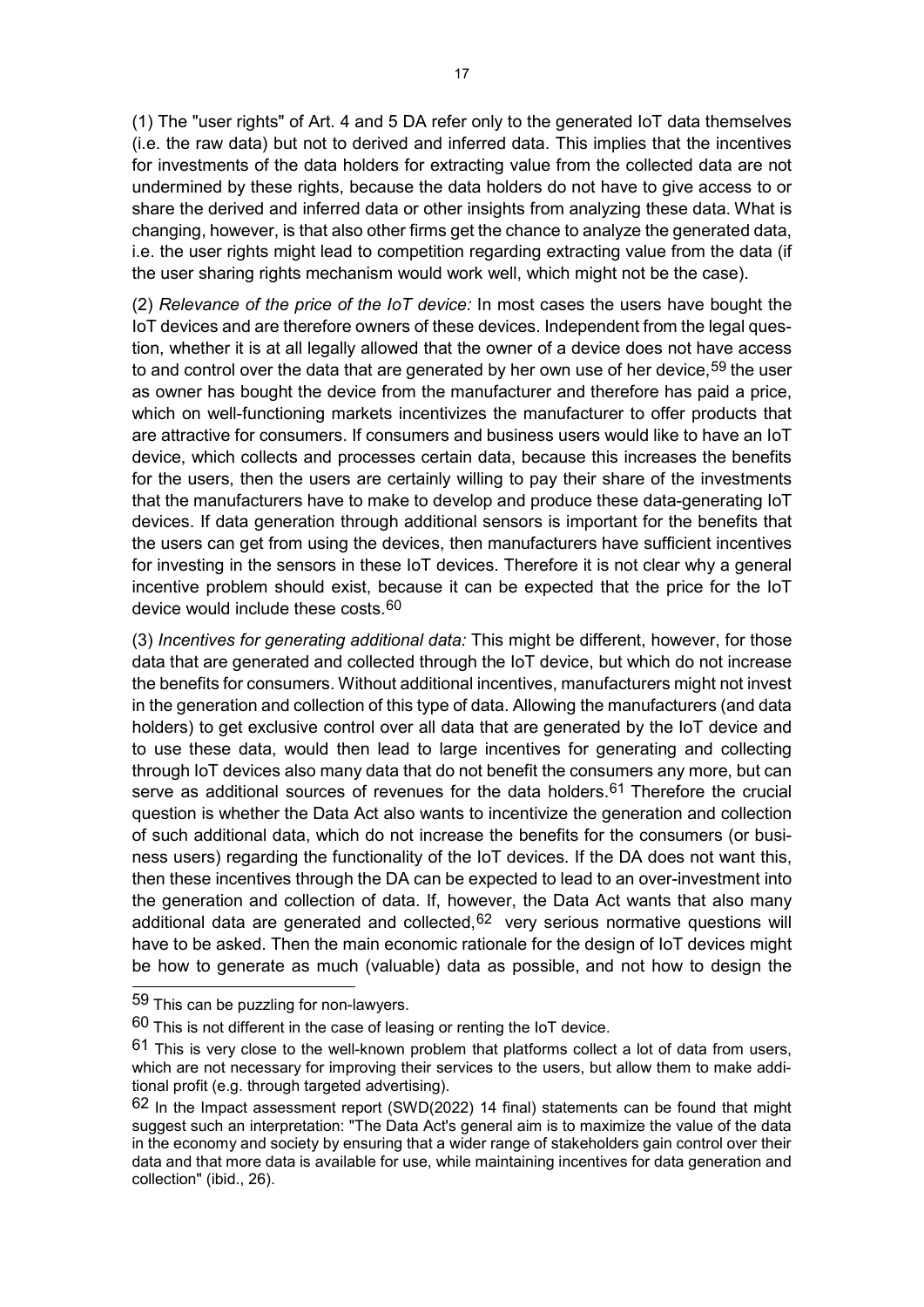device for the benefits of the consumers or business users. This will, for example, raise difficult questions about the implications for the protection of privacy of consumers (and also the "privacy" and trade secrets of business users), and can lead to fears that IoT devices might evolve into "spying or surveillance devices". [63](#page-17-0)

# *Strengthening the exclusive de facto control over IoT data for (large) data holders can lead to more data power and data concentration*

Another problem that is not addressed in the DA relates to the question, whether this strengthening of the exclusive de facto control of manufacturers and data holders over the generated IoT data by the Data Act can also have negative effects on competition and innovation through more data power and data concentration. The negative effects of the exclusive control of manufacturers over the generated IoT data on competition on aftermarkets and other downstream markets of IoT devices are already directly acknowledged by the DA, because solving these problems is one of the objectives of the DA. As we have seen in section 4.2, it is the exclusive de facto control of the car manufacturers over the generated car data that leads to its gatekeeper position in the ecosystem of connected driving with all its negative effects on competition on secondary markets. However, particularly interesting is the additional question whether the possibility of manufacturers to sell their data holding position (and therefore the data streams from their IoT devices) will lead to the emergence of specialized large data companies who build up entire portfolios of data streams from different IoT devices, combine them (also with other data), and extract value from these huge sets of data. This can lead to entirely new forms of data concentration and data power in the digital economy, with so far unknown positive and negative effects. It is particularly possible that the large gatekeeper companies (as defined in the DMA), whose economic power is already based upon their huge data power, could get control also over many data streams from IoT devices by buying the data holder position from IoT device manufacturers. It is a bit surprising that in the DA the users of generated IoT data are not allowed to share their data with gatekeeper companies (in the meaning of the DMA) for benefitting from additional services, but that there are no limitations for manufacturers and data holders to sell access to these data or even the entire data holder position to large tech companies like Amazon, Google, or Apple.<sup>[64](#page-17-1)</sup> Therefore, the strengthening and legitimizing of the exclusive control position of data holders over IoT data might also benefit the large tech firms by allowing them to increase their data power, which could be used also for manifold strategies that might have negative effects on competition and innovation.<sup>[65](#page-17-2)</sup>

<span id="page-17-0"></span> $63$  This will be particularly problematic due to the ubiquity and unavoidability of data collection by IoT devices in the future.

<span id="page-17-1"></span><sup>64</sup> See again Art. 5(2) DA and recital 36, in which it is also clarified: "This exclusion of designated gatekeepers from the scope of the access right under this Regulation does not prevent these companies from obtaining data through other lawful means".

<span id="page-17-2"></span><sup>65</sup> Neither the DMA nor traditional competition law is well-suited for dealing with such forms of data concentration.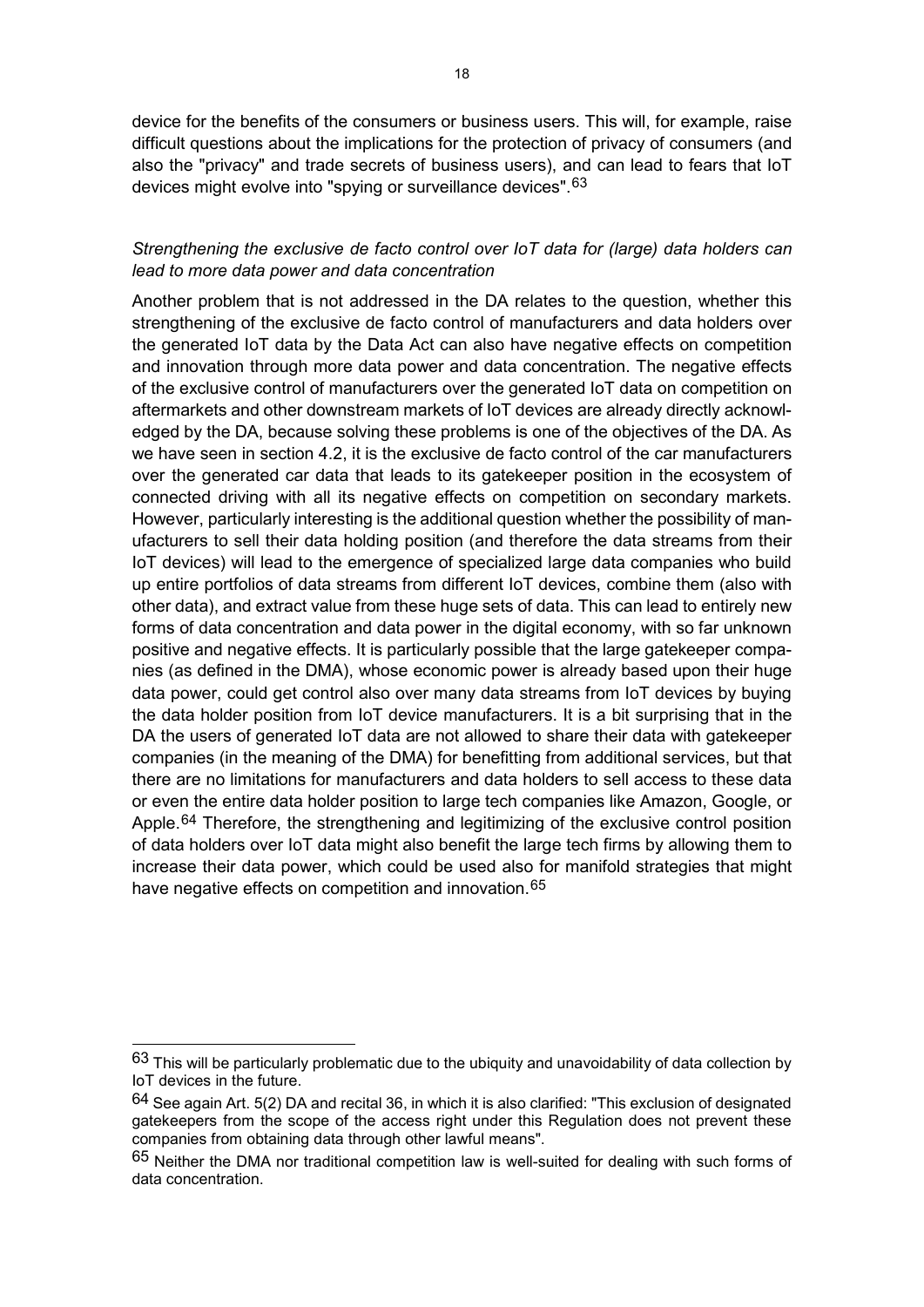#### *Conclusions*

Taking into account incentives for data generation and data collection regarding IoT devices is important from an economic perspective. However, already these few reason-ings have shown the complexity of this incentive argument.<sup>[66](#page-18-0)</sup> Let us summarize briefly our preliminary results:

(1) Since users pay a price for the IoT device, it is not clear why there should be too low incentives for investing in the generation and collection of data, as long as these data increase the benefits of the users from these devices. This fits to the empirical observation that IoT devices are spreading rapidly in all contexts and huge amounts of data are generated and collected. Although it cannot be excluded that specific incentive problems can emerge in certain situations or regarding certain types of data, the assumption in the DA of a general incentive problem is simply wrong.<sup>[67](#page-18-1)</sup> On the contrary, there also might be too large incentives, leading to over-investments into generation and collection of IoT data (as well as to additional dangers for privacy).

(2) From this perspective, the DA gives a much too large weight to this incentive argument in the balancing between different objectives, especially between data holders and TP that would like to use the data for providing services to the users or for innovation of new services. Hence the DA should weigh the benefits of "unlocking" these IoT data by making them widely available much higher than this is done in the current version of the DA. Establishing a much less restrictive regime for data sharing with less obstacles and costs would have manifold positive effects on innovation, competition, and benefits for users without endangering the incentives for the generation of IoT data. Also the potential danger of more data power and data concentration is an important argument to favor more data shaaring and less exclusive control over the IoT data.

(3) The "tendency" of the Data Act to acknowledge and legitimize the de facto exclusive control position of manufacturers (and data holders) over the generated IoT data through this incentive argument, might have potentially far-reaching long-term effects for the entire data economy. In combination with a number of new provisions in the DA, which strengthen and protect this de facto exclusive control of the data holder, the DA seems to introduce a "de facto" (not "de jure") exclusive "right" on data, which resembles to some extent (at least with respect to the economic effects) an exclusive IP-like right on data. It is puzzling that the DA, on one hand, clearly insists that the data holders do not get any legal "rights" on these data, <sup>[68](#page-18-2)</sup> and, on the other hand, protects the de facto exclusive position of the data holders in a way that leads economically to similar effects "as if" they have exclusive IP-like right on these data.

<span id="page-18-0"></span> $66$  This problem is certainly more complex than here described; it is important to analyze these incentives in detail from an economic perspective.

<span id="page-18-1"></span> $67$  Also the impact assessment of the Data Act offers no reasonings that support the general existence of such an incentive problem with regard to IoT devices: The fact that data generation and collection causes costs is not enough for arguing that a market failure exists.

<span id="page-18-2"></span><sup>68</sup> See again recital 5.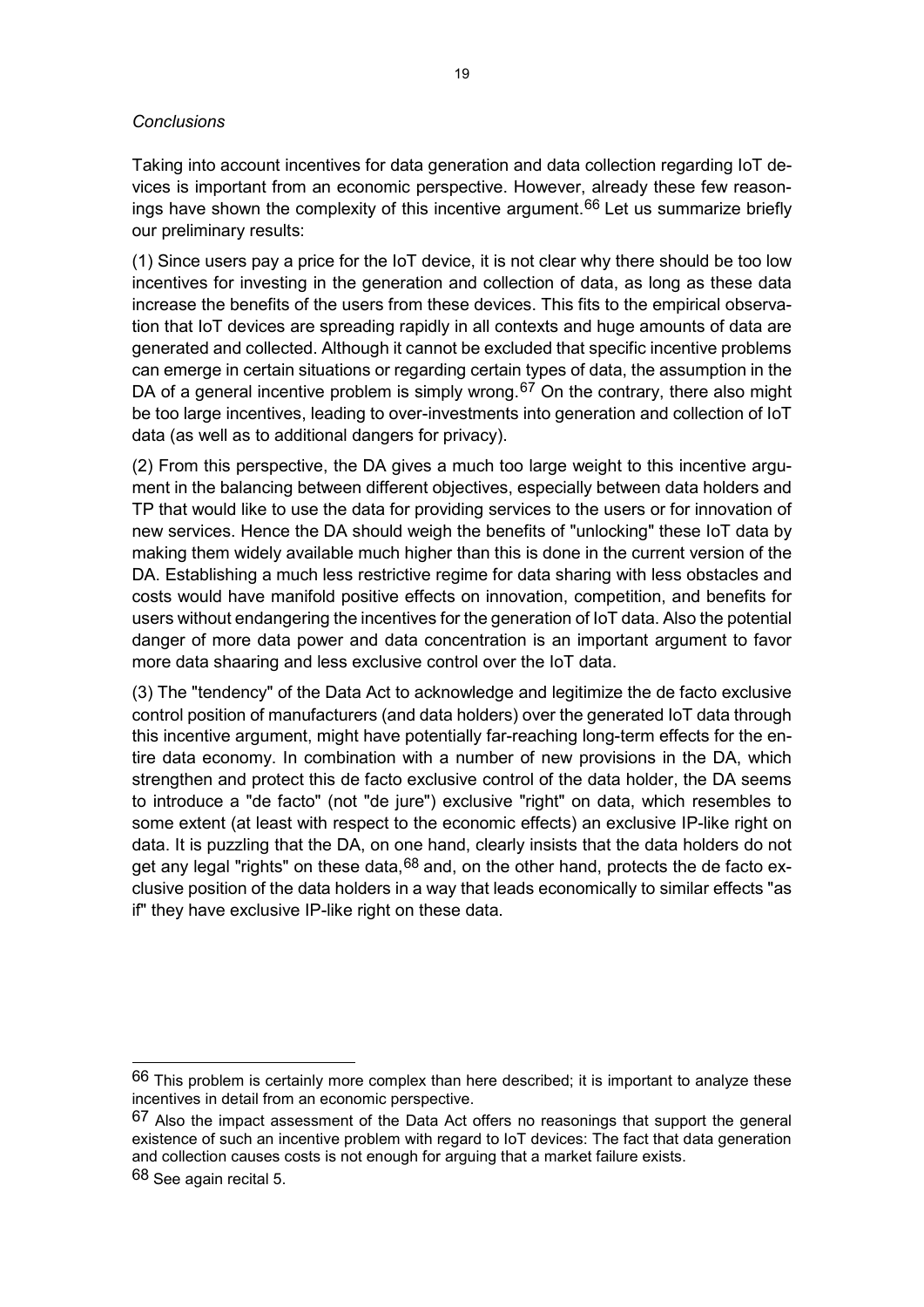# **4.4 The initial contract between manufacturer and user: "The elephant in the room"**

What has not been considered in the analysis of the DA so far, is the initial contract between the manufacturer (seller) and the user of the IoT device. The DA clearly states that the data holders can only use any non-personal data of the IoT device on the basis of a contractual agreement with the user.  $69$  This would imply that the de facto control position of the data holders over the generated IoT data itself would not allow the data holders any more to use the data for themselves (e.g., for improving the IoT device), or for sharing it with others (e.g., for money), or for extracting value from them through data analytics. All these uses would need a contractual agreement with the user. This is a significant legal change from the current situation, where the data holders need consent for personal data but not for non-personal data. It is surprising that this legal change is not directly discussed in the DA. In the DA, however, the Commission reassures the manufacturers that "the limitation of the manufacturer's ... freedom to contract and conduct a business [through these new rights of the users] is proportionate and mitigated by the unaffected ability of the manufacturer ... to also use the data, insofar it is in line with the applicable legislation and the agreement with the user."<sup>[70](#page-19-1)</sup> Therefore the DA seems to assume that the data holders can expect to have the same possibilities for using and monetizing the data than before the DA except for the limitations through the additional inalienable user rights.

Since there are only a few pre-contractual transparency requirements in the DA.<sup>[71](#page-19-2)</sup> it has to be assumed that otherwise there is freedom of contract between the manufacturer and the user. However, the entire reasoning of the DA seems to assume that the users will accept a contractual agreement with manufacturers, in which the users agree that the manufacturer can use all generated non-personal IoT data for all kinds of uses, including selling them and extracting value from them (and also transferring the data holding position to other firms). Since IoT devices both in B2C and B2B contexts are sold on markets with competition between IoT device manufacturers, it is very unclear why the DA assumes without any discussion such an asymmetric distribution of the rights for using the IoT data as the expected outcome on these markets. Why is it not discussed that the users could also be paid directly for allowing the data holders' use of the data, or that the contract could also encompass terms that the data should not be used for certain purposes (e.g. targeted advertising), or not shared with certain types of firms (e.g. Google or Facebook), i.e. that the users can also make granular choices regarding the IoT data they are generating?<sup>[72](#page-19-3)</sup> Why is it assumed that the contract about the use of the IoT data is valid for the entire life-time of the IoT device and cannot be terminated (user lock-in), or that it is not possible that the user can decide to switch to another data holder after a certain period of time.[73](#page-19-4)

<span id="page-19-0"></span><sup>69</sup> Art. 4(6) DA.

<span id="page-19-1"></span><sup>70</sup> DA, 13.

<span id="page-19-2"></span><sup>71</sup> See again Art. 3 and recital 24.

<span id="page-19-3"></span><sup>72</sup> Although in recital 24 the DA explicitly clarifies that this "Regulation should not prevent contractual conditions, whose effect is to exclude or limit the use of the data, or certain categories thereof, by the data holder", this looks more like referring to exceptional cases.

<span id="page-19-4"></span> $73$  For example, we could also think about the option that an owner of an IoT device can switch to another firm for holding the data of her device (in a similar way, as switching between different platforms). Such options are not discussed in the DA.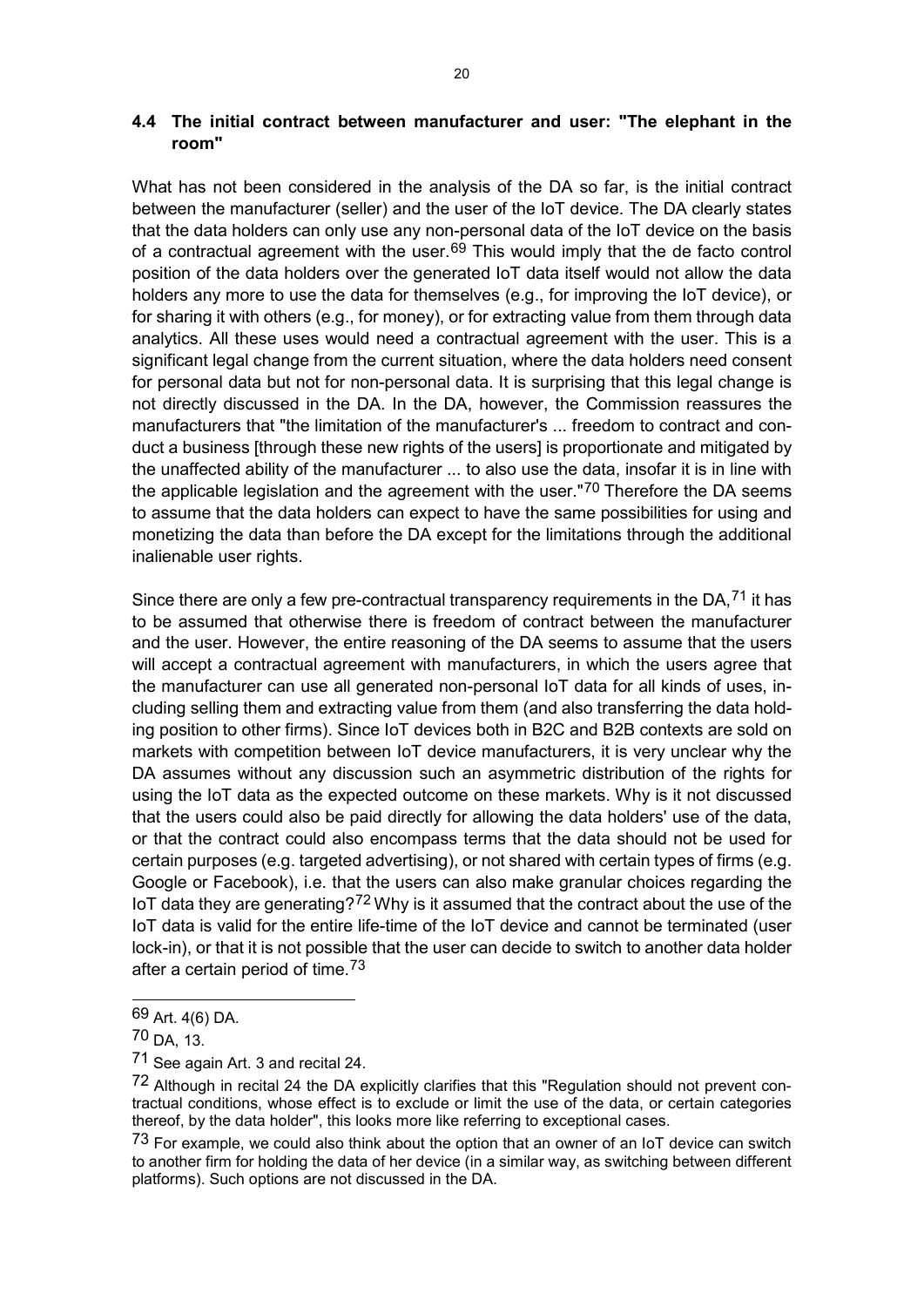From an economic perspective, it can be expected that in many B2B situations negotiations will take place about the question, whether and to what extent manufacturers (and data holders) get in such contracts rights to use the generated IoT data. It can be expected that in many instances the users will demand far-reaching exclusive control over these IoT data, and this can be efficient. It also might well be that they agree that for certain categories of data both actors can use the data. One important option is also that in the sales contract of a smart machine the buyer as user also gets the de facto control position over the data, i.e. that the user itself is the data holder. In B2B contexts, depending on economic conditions and competition (and also negotiation power), very different allocations of such rights to use the IoT data can be expected in such contracts. In most cases, such B2B agreements based upon freedom of contract will lead to efficient (and also fair) solutions. In B2B contexts such asymmetric distributions of the rights to use the data, in which the user will only have the user rights of Art. 4 and 5 DA, can be expected to be the exception and not the regular case.<sup>[74](#page-20-0)</sup> It is not so easy to claim that we have a pervasive market failure problem in B2B contexts.

This, however, can be very different in B2C contexts. If consumers buy a connected car, a smart TV, fitness trackers, or smart watches etc., it can be expected that they have the same information and behavioral problems with the non-personal data as they already have for a long time with respect to "notice and consent" solutions regarding their per-sonal data.<sup>[75](#page-20-1)</sup> Consumers will not read and understand long contracts about the use and sharing of these data, and do not know the value of these data. It therefore can be expected that they agree to all terms and conditions when buying the IoT device. The manufacturers (or sellers) will therefore not offer different options for granular choices about the use of these data, leaving the consumers only with the choice of either buying the IoT device and accepting the exclusive use of these data by the data holders or not buying it. Due to this information and behavioral problems of the consumers (and perhaps also deceptive and manipulative behavior of the sellers), it cannot be expected that competition might work sufficiently for making these rights to use the data a relevant parameter of competition between the manufacturers of IoT devices (in a similar way as also competition does usually not work with respect to privacy-friendly terms regarding personal data).

The Data Act does not address this expected market failure of information and behavioral problems of consumers with regard to the use of non-personal IoT data in the initial contract between manufacturers and consumers. Only the above-mentioned pre-contractual transparency requirements in Art. 3 can be interpreted as an additional consumer protection measure. It is surprising that the DA entails a number of provisions that have the explicit task of protecting the users against exploitation through TP regarding the sharing of user data (against coercing, deception, and manipulating the users, also through "dark

<span id="page-20-0"></span><sup>74</sup> It is not easy to explain, why in the DA in B2B contexts only the users get rights for access and sharing the IoT data but not the manufacturers. In B2B contexts also manufacturers can be entirely dependent on the buyers of their IoT devices, and therefore might not get even access to data for improving their own device. This might be true, e.g., for manufacturers of IoT devices that are used as components in other products, e.g. connected cars. The fairness provisions in B2B relationships in Ch. IV of the DA will not help in these cases.

<span id="page-20-1"></span><sup>75</sup> See as overviews OECD, Consumer Data Rights and Competition - Background note, 2020, 35-37; Douglas, Digital Crossroads: The intersection of competition law and data privacy (July 2021).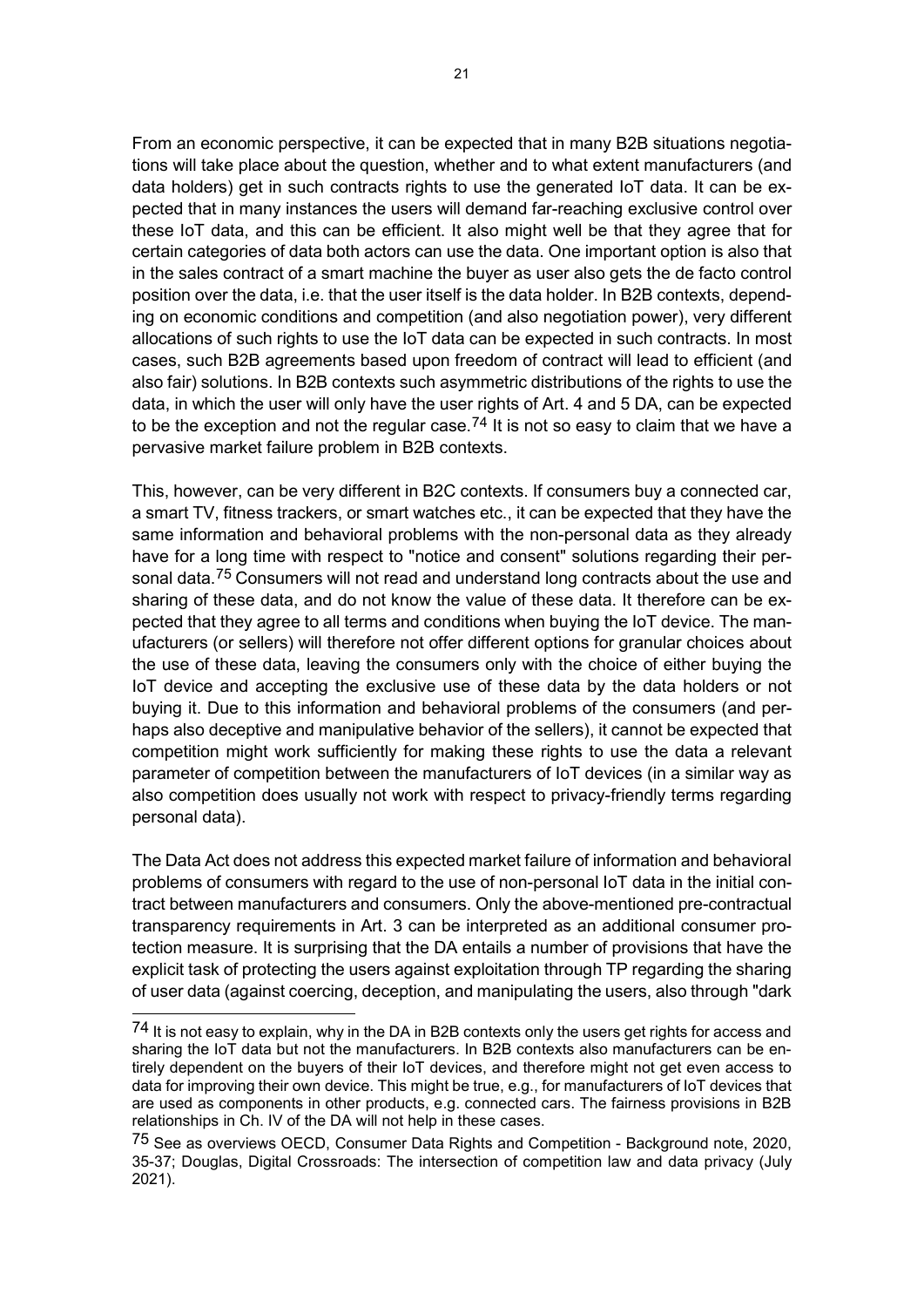patterns", as well as "profiling" the consumers),<sup>[76](#page-21-0)</sup> whereas no such consumer protection measures exist for the much more important initial contract between manufacturer and users, which decides about the entire bundle of rights for the use of generated IoT data over a long period of time. Although all experiences we have with contracts about the provision of data through consumers suggest that significant market failures can be ex-pected, the DA does not even discuss this issue.<sup>[77](#page-21-1)</sup> Therefore the DA seems to assume that "freedom of contract" is working with regard to this contract, although, at the same time, the DA itself expects – as described above – that the consumers accept that the data holders get all the rights for using the generated IoT data in those contracts, and are only left with the inalienable user rights granted to them by the DA.

This contract is "the elephant in the room" of the Data Act. On one hand, the provision that data holders can only use the data, if this is based upon a contract with the users, seems to imply that the IoT data that the user have generated with their devices are "their" data, because without their consent the data holders cannot use them. This is theoretically a big step for the empowerment of consumers with respect to their IoT data. On the other hand, the DA does nearly nothing to help the consumers to use this theoretically strong position for exerting more control over their IoT data, e.g., for what data holders can use the data, or for getting a share of the revenues that data holders generate through extracting value from these data or monetizing them on data markets. Helping to solve this market failure problem would be a big contribution to the empowerment of consumers. Instead of addressing how to empower consumers with respect to these contracts with the manufacturers, the Data Act limits its ambitions for the empowerment of consumers to granting them the de facto weak access and sharing rights for their generated IoT data. As a consequence, the Data Act fails to empower the consumers to get control over the data that they are generating with their IoT devices.

Therefore, it is not surprising that it can be expected that nearly all of the value of the generated IoT data will be allocated to the manufacturers and data holders, and only a small share of this value will accrue to the consumers (via these user rights). A particularly strange specific result regarding fairness is that if users are sharing their IoT data, e.g., with a repair service provider, for benefitting from their user rights, they have to pay for their own data: Although the request to share the data is free of charge for the users, the service provider has to pay "reasonable compensation", which from an economic perspective can be expected to raise the price for the service to the user.<sup>[78](#page-21-2)</sup> Overall, the Data Act does also not achieve its objective of ensuring fairness in the allocation of value from data among the actors of the data economy, in particular in B2C contexts. For B2B contexts, deeper analyses would be necessary, also with respect to the effectiveness of

<span id="page-21-0"></span> $76$  Art. 6(2(a) and (b) DA; see also recitals 34 and 35.

<span id="page-21-1"></span> $77$  It also cannot be found in the impact assessment of the DA. One small exception in the DA is recital 25, in which for the specific case of agricultural data (smart agriculture) it is admitted that "contractual agreements might be insufficient to achieve the objective of user empowerment" with the consequence of granting also "granular permission options". This recital questions indirectly the entire "freedom of contract" approach with regard to these contracts. It might be a startingpoint for a deeper analysis of the problems and amendment proposals.

<span id="page-21-2"></span> $78$  Therefore, one small proposal for improving the DA is that the service provider has not to pay "reasonable compensation", if the service is performed for the user. This would avoid that the user has to pay for its own IoT data.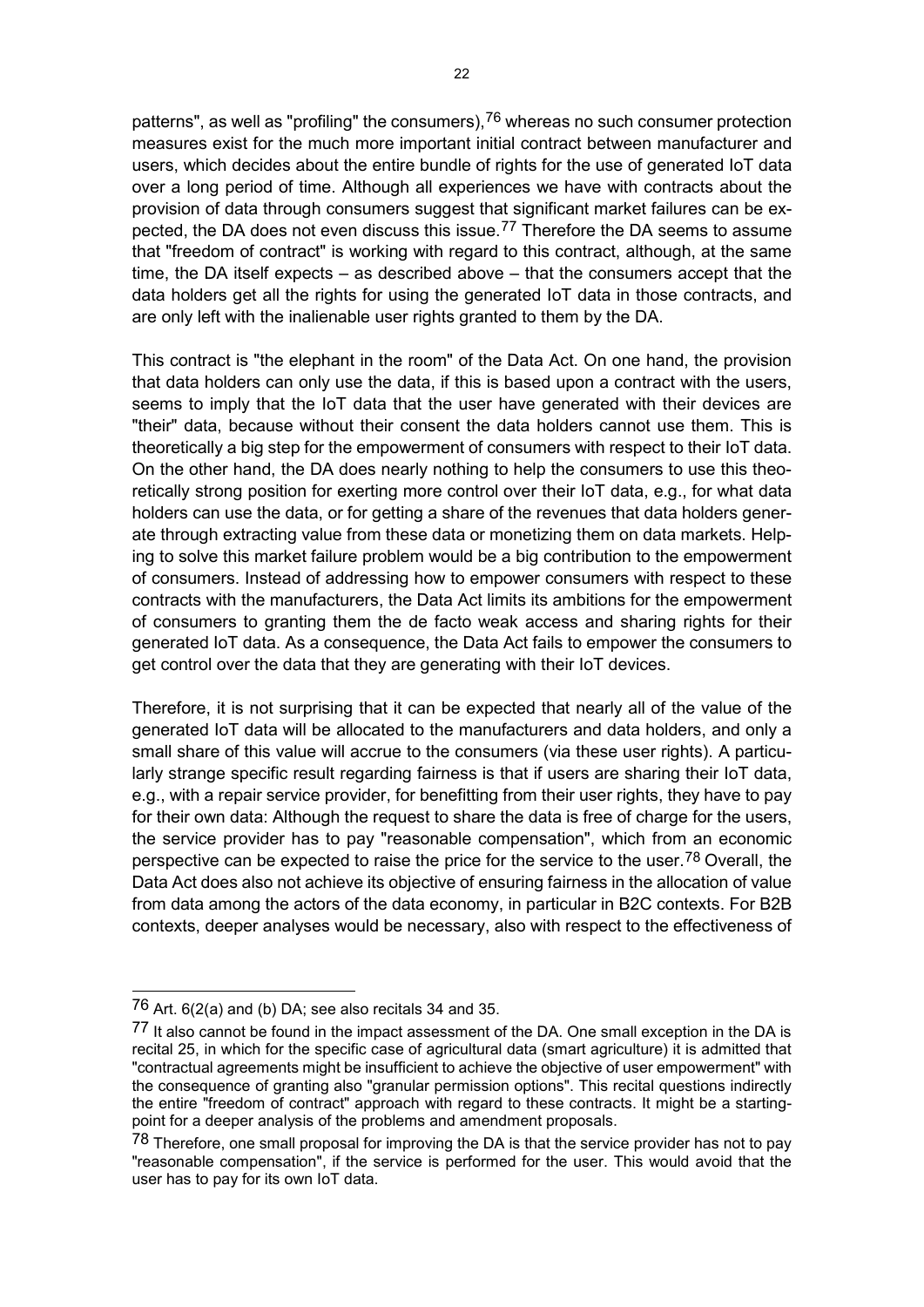the additional rules in Ch. IV of the DA against unfairness of contractual terms in data sharing between businesses with respect to SMEs.<sup>[79](#page-22-0)</sup>

# **4.5 Summary: Why the Data Act will not fulfill its objectives**

An important result of this preliminary analysis is that this mechanism of user rights for access and sharing of the IoT data that users have generated can be expected to be weak and ineffective: The set of generated IoT data that can be shared (raw data) will in many cases not be sufficient for providing additional services or enable innovation. In addition, there are too many obstacles and costs through technical and legal restrictions for protecting the data of the data holders. This has large consequences for the fulfillment of the objectives of the DA, which can be summarized as follows:

**(1) Empowerment of consumers and business users:** Due to this weak "user rights" mechanism regarding access / sharing of the IoT data with TP (section 4.2), and the unsolved market failure problems with regard to the initial contract between manufacturers and users the empowerment of the consumers with regard to making decisions about the use and sharing of their IoT data is very limited. It also remains very unclear whether consumers will benefit much from additional and better services in the context of their IoT devices and from lower prices through more competition, e.g., on aftermarkets.

**(2) Making more IoT data available for businesses, especially for innovation:**  Through the weak and ineffective "user right" mechanism for sharing the generated IoT data of users, it can be expected that the DA will rather lead to a "small trickle of data" instead of a "broad data stream" for enabling more data-driven innovation. It is not clear how with this mechanism third parties can obtain large aggregated data sets. Therefore the objective of "unlocking" large amounts of data for innovation and the data economy will not be achieved.

**(3) Fairness in the allocation of value from data among actors in the data economy:**  Neither the DA nor this paper has discussed what fairness means regarding the allocation of value from IoT data. The result that the DA assumes about the sharing of the value from data, namely that nearly all the value of the IoT data can be extracted by the data holders due to the very asymmetric distribution of the rights to use the generated IoT data between data holders and consumers, does not suggest that the DA contributes to the fairness of the allocation of value from the data, at least in B2C contexts.

**(4) Preserving incentives to invest in ways of generating value from data:** Our analysis has shown that from an economic perspective it is entirely unclear whether and to what extent a general incentive problem and a danger of underinvestment in the generation of IoT data (or the extraction of value from these data) exists. Therefore, the strengthening of the exclusive de facto control of the data holders over the generated IoT data in the DA is not justified and leads to the danger of an over-protection of these data, which (similar to too strong IP rights) can have negative effects on competition, innovation, and the users of IoT devices. It also can aggravate the problems through data concentration and data power.

1

<span id="page-22-0"></span><sup>79</sup> See Art. 13: Unfair contractual terms unilaterally imposed on a micro, small or medium-sized enterprise.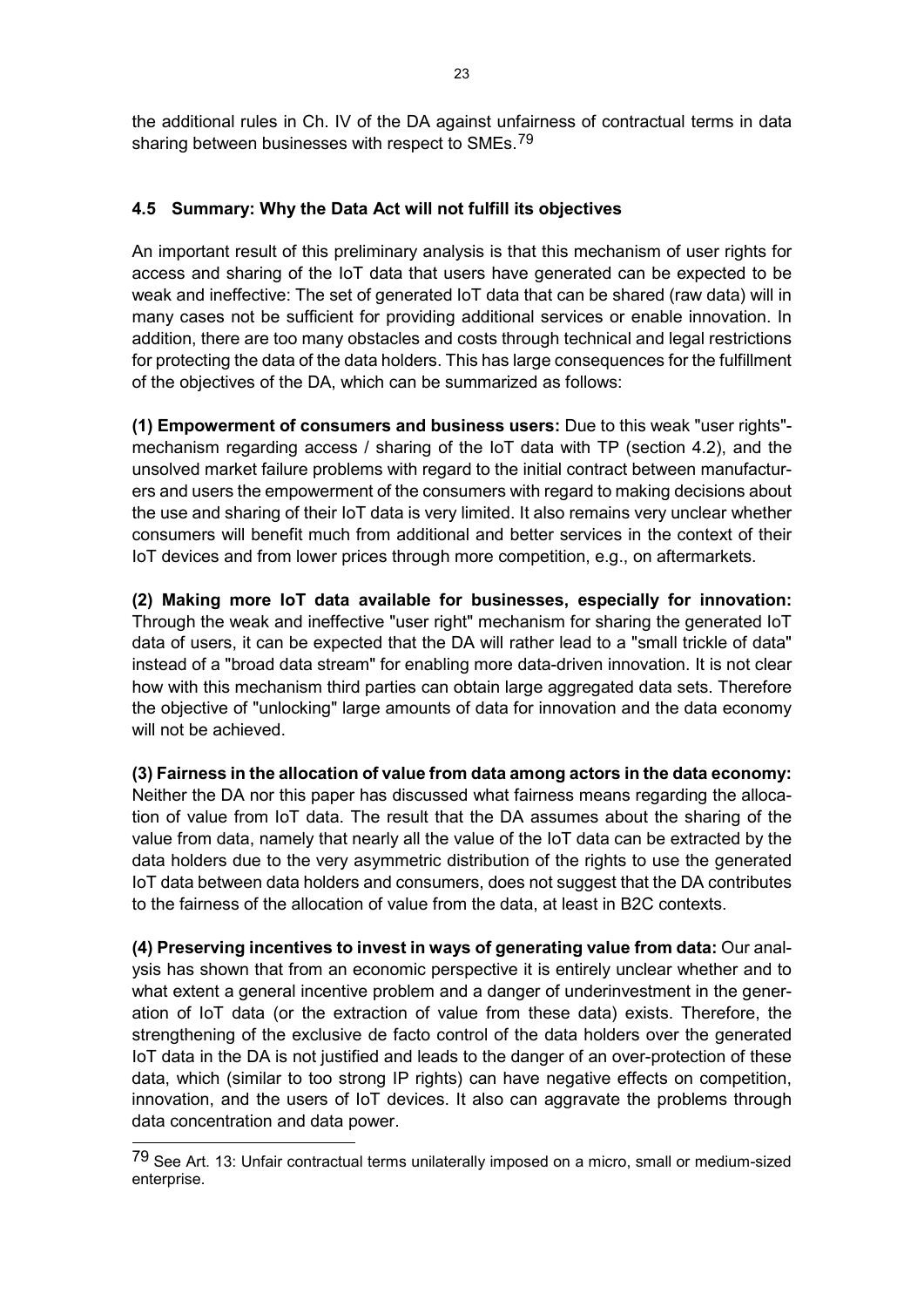*The need for rebalancing between the objectives ...* 

From an economic perspective the Commission is right to view the question of the governance of IoT data as a balancing problem between the incentives of the generation and collection of IoT data, and the manifold benefits from using these data (as non-rivalrous goods) as much as possible. This is also the basic approach in the law & economics of IP rights regarding intangible non-rivalrous goods. The Commission is also right in its insistence that "a general approach to assigning access and usage rights on data is preferable to awarding exclusive rights of access and use".<sup>[80](#page-23-0)</sup> The Commission is also right in seeing the exclusive control of manufacturers as the key problem for access of IoT users and making enough data available to the innovating firms.

The problem, however, is that the provisions of the Data Act do not lead to a proper balancing between preserving the necessary incentives, which are not a general problem, and the huge benefits of making more data available to innovating firms, and strengthening the empowerment of the consumers, and a fair sharing of the value from these data. Therefore any improvements of the DA should focus on rebalancing this tradeoff for enabling more innovation, consumer empowerment, and fairness regarding the sharing of the value from the data of the IoT users, instead of further strengthening the exclusive control of manufacturers and data holders over the IoT data of users. On the contrary, the preliminary results of this paper suggest that the exclusive de facto control of the data holders should be weakened, and to a much larger extent than the DA is proposing it in the current version of the DA.

#### **5. Some conclusions and perspectives**

1

This paper is only a limited and preliminary assessment of the effects that can be expected from the Data Act proposal of the EU Commission. Its primary task is to contribute to the understanding of the Data Act, stimulate the discussion and help to trigger deeper and broader analyses of these questions, also from an economic perspective. Since this is one of the first papers about the DA proposal, many other papers will be published soon, which will analyse it from very different perspectives, and will contribute many other valuable insights, which could not be considered here. Therefore, I am very cautious in this early phase of the discussion with respect to a general assessment of the DA proposal, also regarding the important question, whether the DA proposal can be seen as a good starting-point, which only has to be improved through a number of proper amendments in the further legislative process, or whether a different approach should be chosen. A broader discussion of policy conclusions is beyond the scope of this paper.

The main results of the paper that we cannot expect that the DA will fulfill its objectives were summarized in section 4.5. They need not be repeated here. In the following, only a few additional issues will be mentioned, which from the perspective of this paper also need much deeper analysis and discussion.

<span id="page-23-0"></span><sup>80</sup> Recital 6. For the approach to use the "bundles of rights" concept for analyzing very different models of governance of data as such a "general approach", see Kerber (bundle of rights) (fn.54).